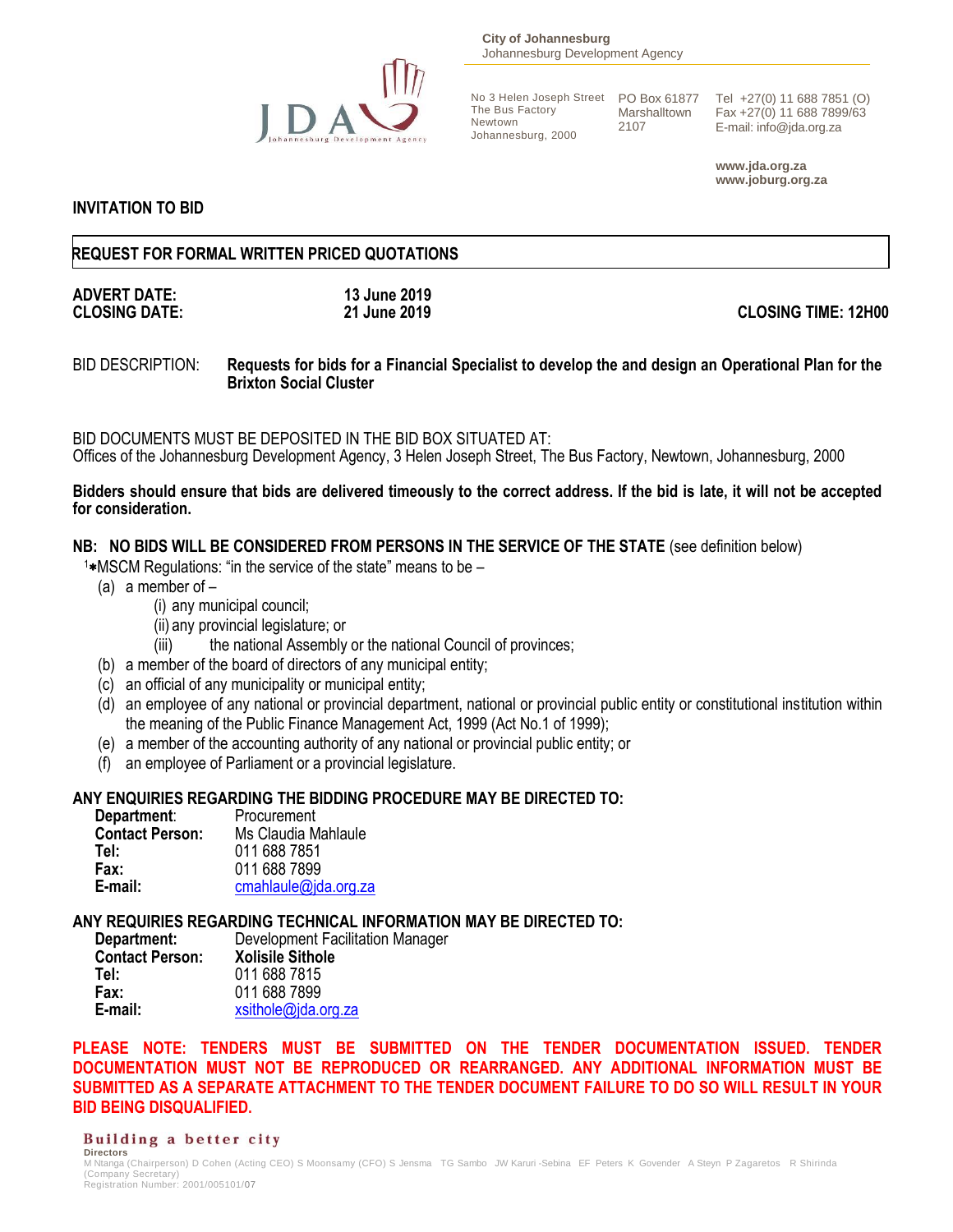## **OFFER**

#### THE FOLLOWING PARTICULARS MUST BE FURNISHED **(FAILURE TO DO SO WILL RESULT IN YOUR BID BEING DISQUALIFIED)**

| <b>TELEPHONE NUMBER</b> |            |                     |    |                     |
|-------------------------|------------|---------------------|----|---------------------|
| <b>CELLPHONE NUMBER</b> |            |                     |    |                     |
| <b>FACSIMILE NUMBER</b> |            |                     |    |                     |
| <b>VAT</b>              |            | <b>REGISTRATION</b> |    | <b>NUMBER</b>       |
|                         |            |                     |    |                     |
|                         |            |                     |    |                     |
| <b>TAX</b>              |            |                     |    | <b>VERIFICATION</b> |
|                         |            |                     |    |                     |
| <b>TOTAL</b>            | <b>BID</b> | <b>PRICE</b>        | in | words               |
|                         |            |                     |    |                     |
|                         |            |                     |    |                     |
|                         |            |                     |    |                     |
| <b>DATE</b>             |            |                     |    |                     |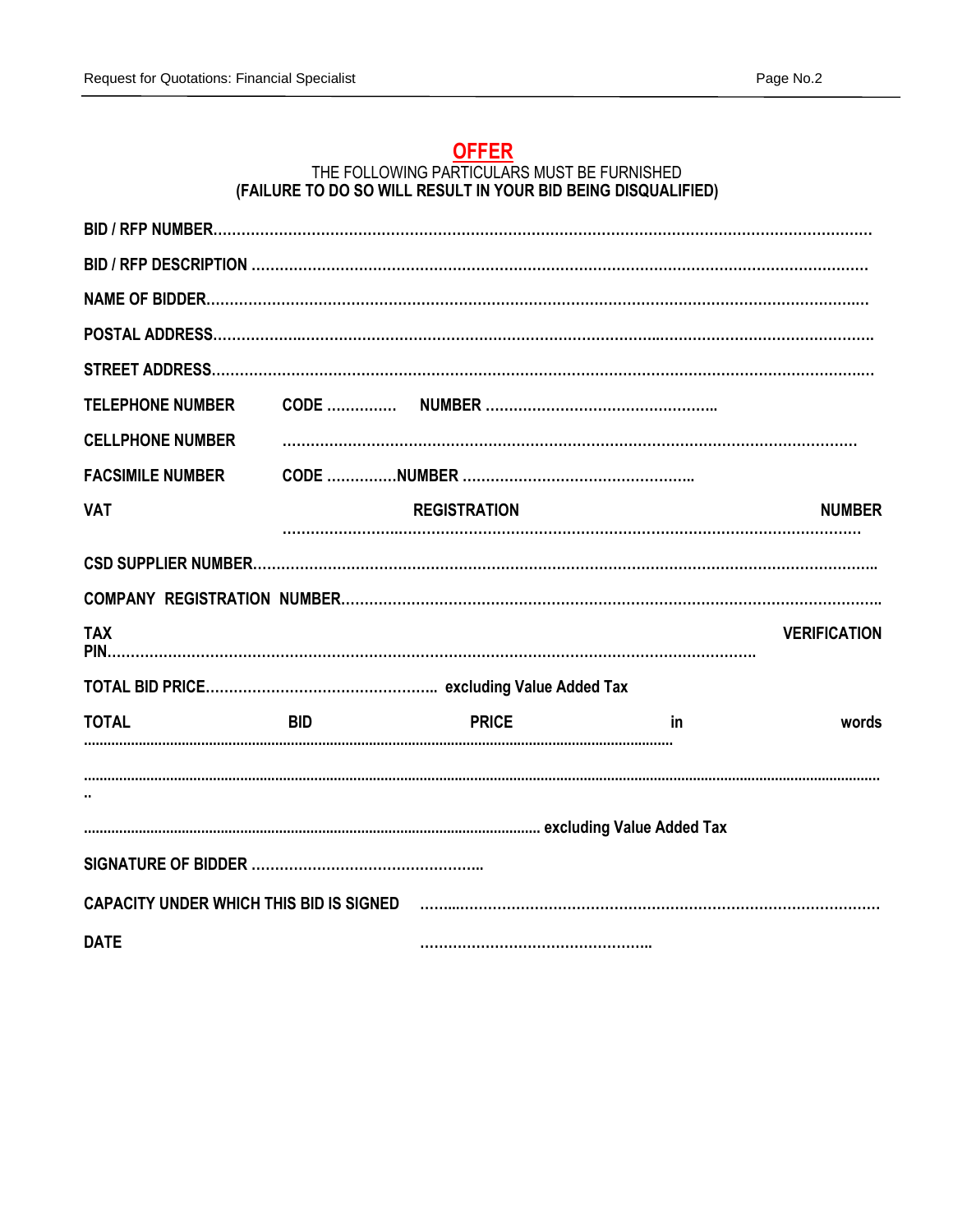#### **The following conditions will apply:**

- A valid Tax Clearance Certificate and Tax Compliant Letter from SARS must be submitted.
- An original and valid BBBEE status level verification certificate or a certified copy thereof must be submitted.
- An EME must submit a sworn affidavit confirming the following:
	- Annual Turnover Revenue of R10 million or less; and
	- Level of Black ownership
	- Any misrepresentation in terms of bullet point above constitutes a criminal offence as set out in the B-BBEE Act as amended.
- A copy of the bidder's current municipal account in the name of the bidder or alternatively in the names of the directors / partners of the bidding entity must be submitted.
- Price(s) quoted must be valid for at least thirty (30) days from date of your offer.
- Price(s) quoted must be firm and must be exclusive of VAT.
- If the price quoted is above R 30 000 (inclusive of VAT), the quotation will be evaluated in terms of the 80/20 preference point system as prescribed in the Preferential Procurement Framework Act (No. 5 of 2000).

#### **Failure to comply with these conditions may invalidate your offer.**

#### **To all our Stakeholders**

#### **RE: The channels of reporting fraudulent and Corrupt Activities**

The City of Johannesburg has a **zero-tolerance approach to Fraud, Theft, Corruption, Maladministration, and Collusion** by suppliers with employees. To reinforce this commitment, more channels have been added to report any Fraudulent and Corrupt activities.

Instances of corporate fraud and misconduct remain a constant threat to service delivery. The City of Johannesburg took a resolution to adopt strategic interventions aimed at combatting fraud and corruption. The City took a decision to centralize the reporting of fraudulent and corrupt activities through the establishment of an independent fraud hotline which is managed by independent service providers.

All people doing business with the Johannesburg Development Agency are encouraged to report any corrupt or illegal practice.

Employees are encouraged to report fraud, waste or other concerns suggestive of dishonest or illegal activities.

#### **Anyone can report fraudulent and corrupt activities through one of the following channels:**

- Toll free number………………………………..0800 002 587
- Toll free Fax ………………………………………0800 007 788
- SMS (charged @ R1.50)…………………..32840
- Email Address:…………………………………..anticorruption@tip-offs.com
- Web site:……………………………………………www.tip-off.com
- Free post:…………………………………………Free post, KNZ 138, Umhlanga, 4320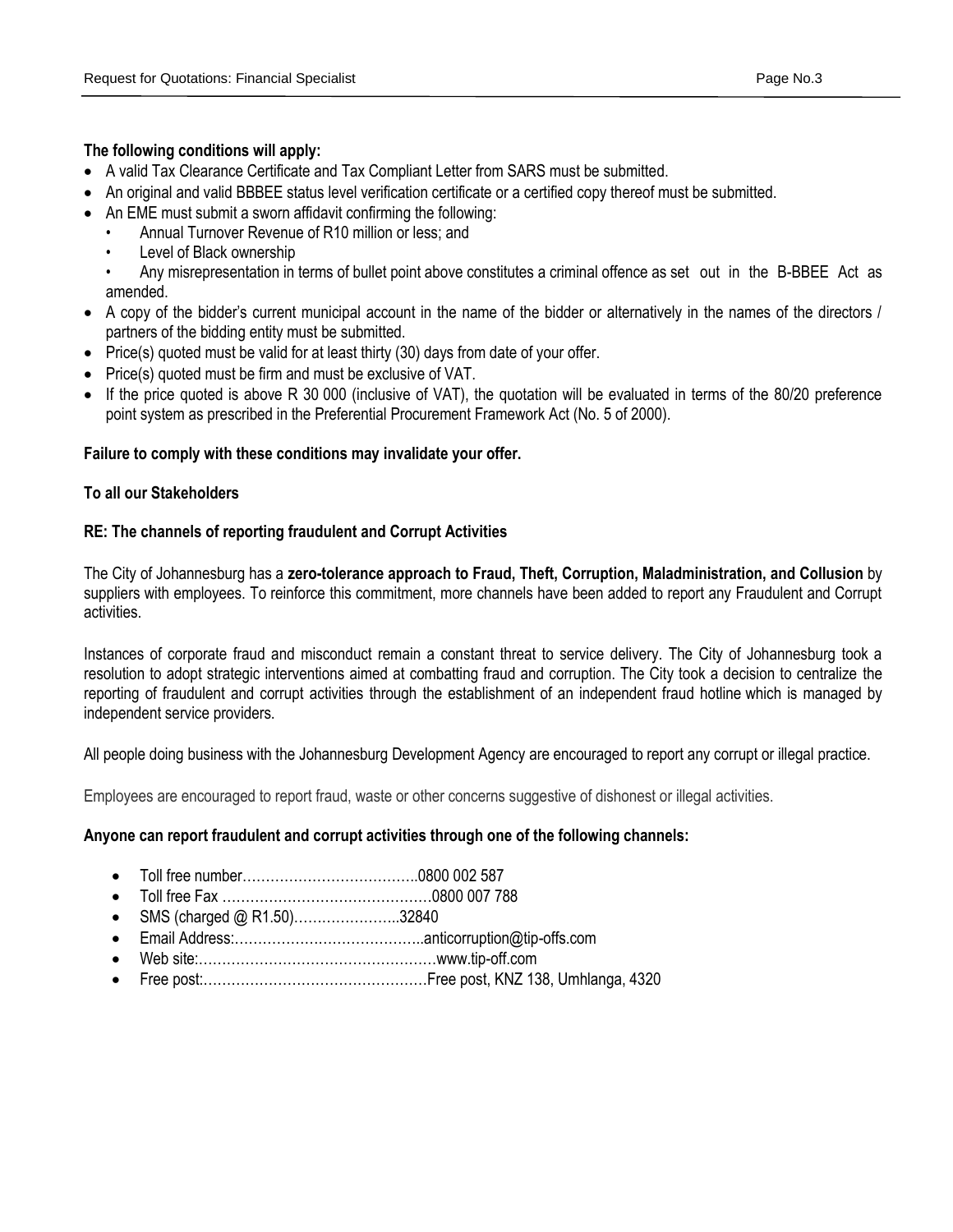

Let's join hands to take up the Fight against Fraud and Corruption in our society.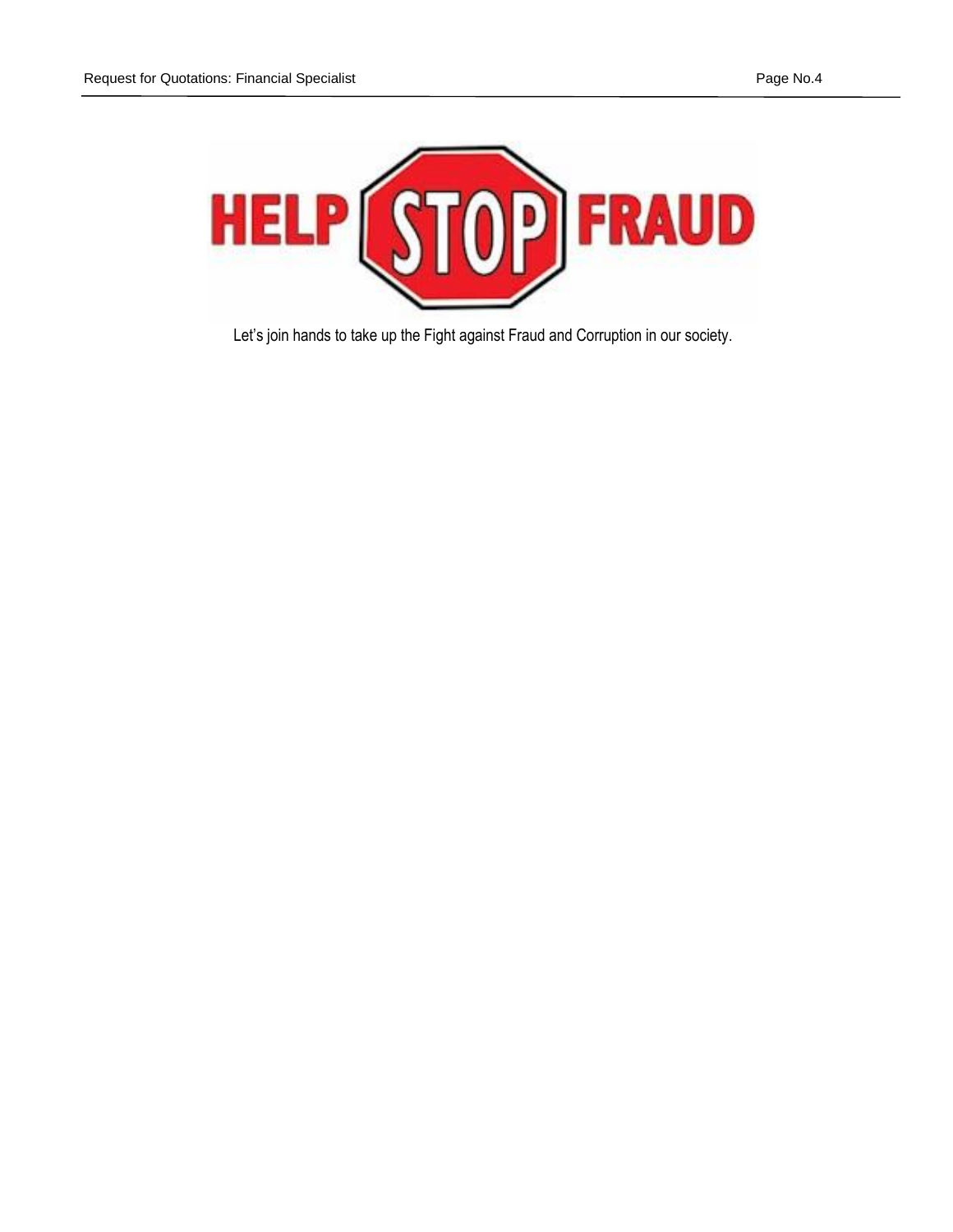## **REQUESTS FOR BIDS FOR A FINANCIAL SPECIALIST TO DEVELOP THE AND DESIGN AN OPERATIONAL PLAN FOR THE BRIXTON SOCIAL CLUSTER**

## **1. OVERVIEW**

Brixton is one of the oldest and well located suburbs of Johannesburg and has been identified as a priority precinct for development intervention by the Strategic Area Framework (SAF). This is on the basis that the area has potential to elicit short to medium term growth and intensification within the Empire-Perth Transit Orientated Development Corridor. Within these corridors large scale development densification is envisaged to result in an increased demand for social amenities and public spaces, as well as a more demographically diverse user profile.

The strategic approach for the corridors is framed around structuring elements that are considered to result in sustainable and functional urban environments. One of the structuring elements is the clustering of social facilities to optimise the use of land as well to intensify land uses increasing convenience. Brixton has an existing social cluster which comprises a park, library, swimming pool, tennis courts and sports fields, police station and a recreation centre. The SAF indicates that investment into social facilities is necessary for envisaged growth of the area. To this end, it identified the development of the Brixton Social Cluster as a priority precinct project that would result in positive growth for the area.

## **2. PURPOSE OF THIS RFQ**

The JDA is requesting proposals from experienced Financial Specialist for the development and design of an Operational Plan for the Brixton Social Cluster.

## **2.1. Outcomes of the Plan**

- 2.1.1. Present institutional needs and structure of the upgraded facility based on investigated and researched information
- 2.1.2. To develop a Plan that will determine the operational and financial requirements of the Brixton Social Cluster.
- 2.1.3. Develop an integrated Plan that identifies opportunities that can leverage private public partnerships in optimising the Social Cluster. To aid the Brixton community in better understand/defining their needs and expectations from the new Social Cluster facility.
- 2.1.4. To define ways in which the Brixton community can best leverage and use the Social Cluster project as a platform for community-led programmes.
- 2.1.5. To aide in the initiation (or identification) of a community based organisation or forum or grouping that will constitute an "Initiative" who will ultimately support/manage/direct such community-led programmes with the Social Cluster project
- 2.1.6. To provide the necessary tools, instruments and guidelines that will:
	- Define and prioritise a series of potential community-led programmes
	- Develop guidelines that unpack (simple process / steps) the operationalisation of key programmes
	- Support the launch and management of a community based organisation or forum or grouping
	- Develop guidelines that unpack (simple process / steps) how best to operationalise and manage (the day-today) of the organisation or forum or grouping
	- To develop / address / consider sustainability of the facility
	- Develop guidelines which unpack fund raising programmes (simple process / steps) that will benefit the Social Cluster project as well as the proposed community-led programmes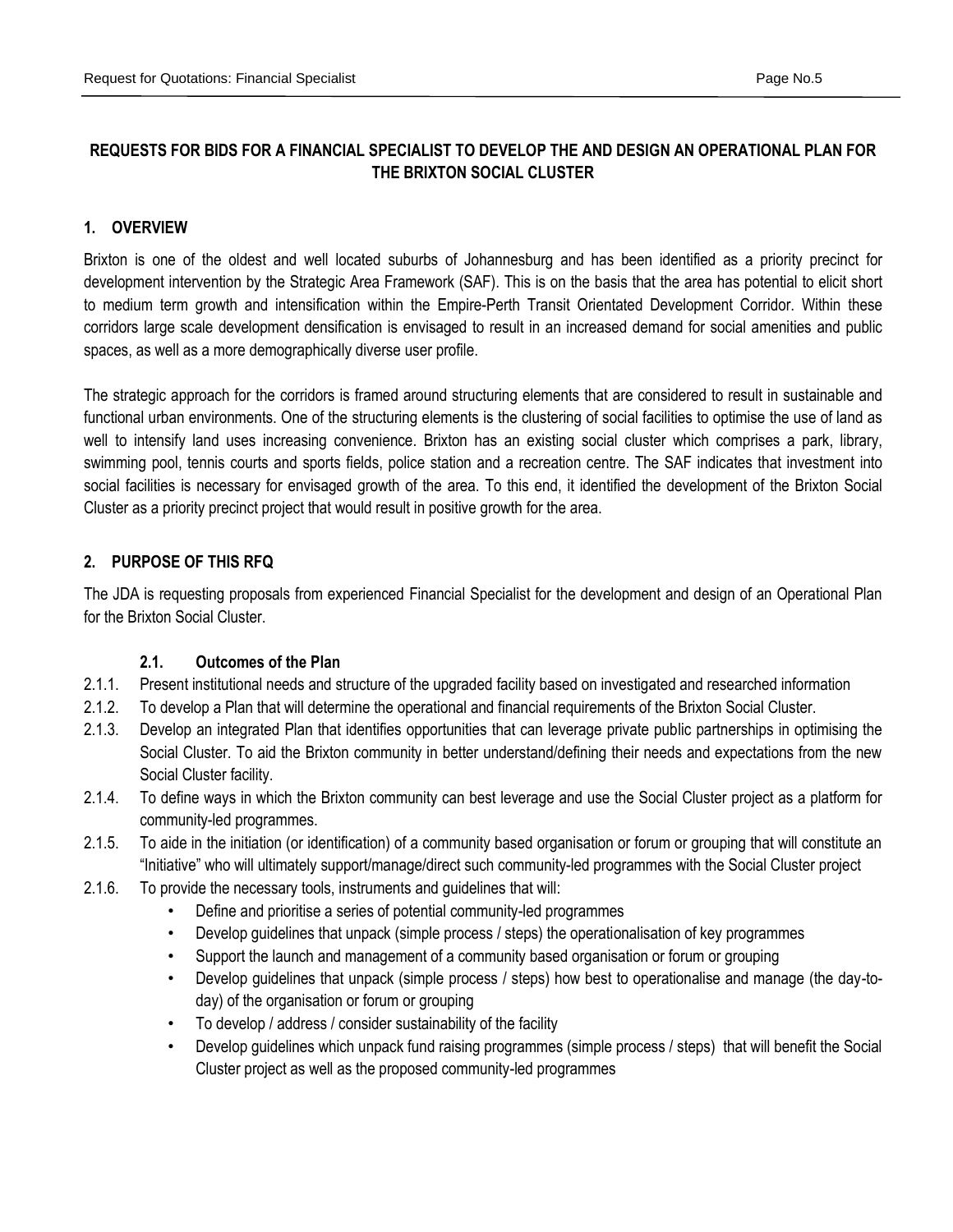## **3. LOCATION**

The Brixton Social Cluster is located in the township of Brixton; towards the west of Johannesburg and lies within the 5km radius from inner city. It is situated along High Street and bound by Mercury Street on the west, St Cloud Avenue towards the south and Jason Street on the east.

High Street is the main arterial route connecting the City to the west. It is characterised by medium density residential, retail and commercial uses. The area has been earmarked for further medium to high density supported by a BRT feeder router. These are factors which should contribute towards the areas investment potential.



#### **4. Scope of Works**

- **4.1.** Present financial needs and structure of the upgraded facility based on investigated and researched information
- **4.2.** Contribute to the development a Plan that will determine the operational requirements of the Brixton Social Cluster.

**The Financial Specialist will be expected to work with a Property Specialist and a Placemaking/ Activation Specialist who will be appointed by the JDA in achieving the desired outcomes of the Plan.**

#### **5. TIMEFRAME**

This project is expected to be awarded on 25 June 2019 and come to conclusion in 31 October 2019.

### **6. DELIVERABLES**

6.1. Operation Plan for the Brixton Social Cluster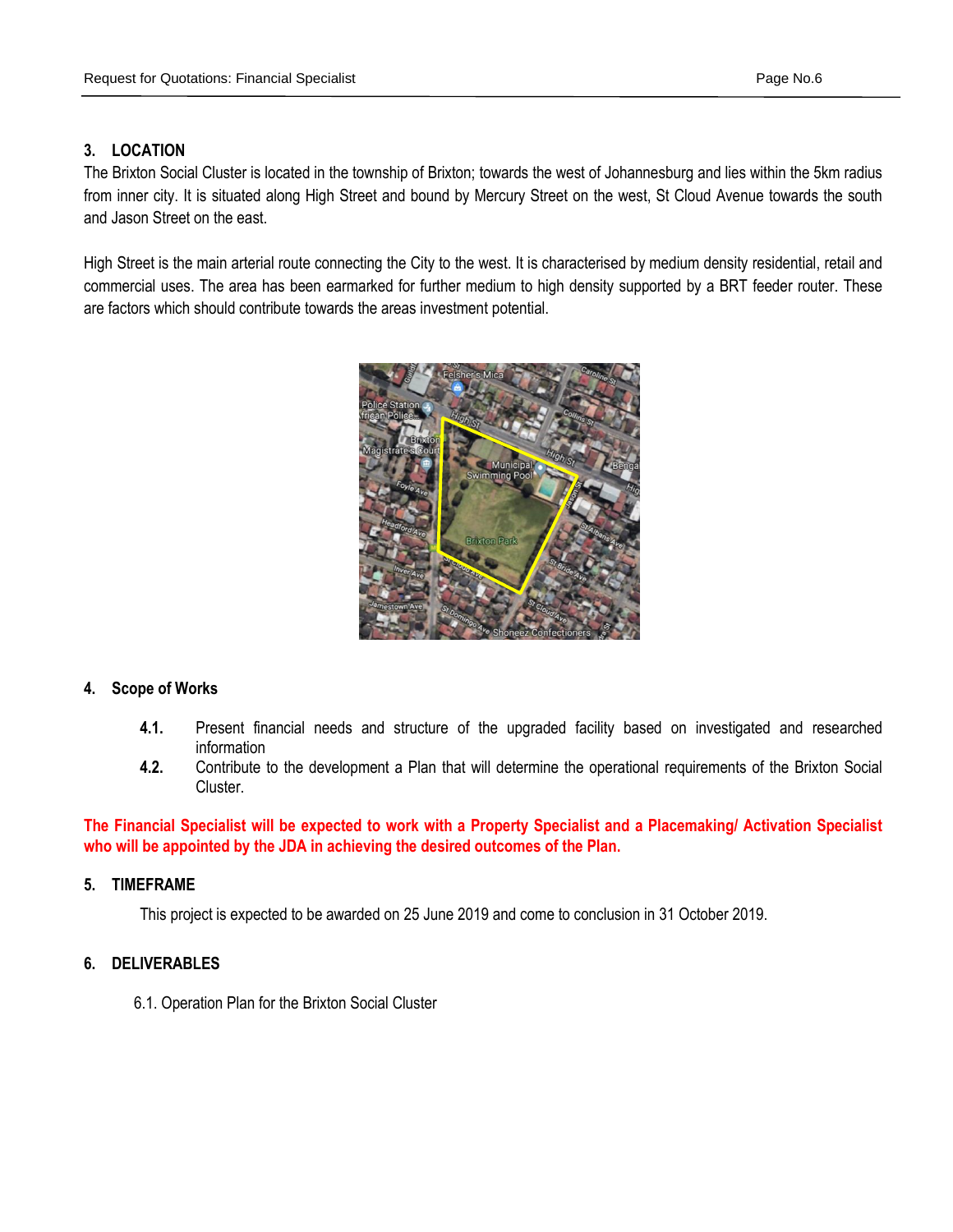## **7. PRICING SCHEDULE**

| <b>Item</b>  | <b>Deliverable</b>                                                                                                                | COST (excl.VAT) |  |
|--------------|-----------------------------------------------------------------------------------------------------------------------------------|-----------------|--|
| a.           | Status Quo Report                                                                                                                 |                 |  |
| b.           | <b>Financial Framework</b>                                                                                                        |                 |  |
| C.           | Contribute to Programming and Maintenance Framework                                                                               |                 |  |
| d.           | Develop guidelines that unpack (simple process / steps) how best to operationalise and<br>manage (the day-to-day) of the facility |                 |  |
| е.           | Stakeholder Engagement Report:                                                                                                    |                 |  |
|              | 1x Workshop with relevant stakeholders on Multipurpose facilities<br>$\bullet$                                                    |                 |  |
|              | 3x Presentations to relevant COJ stakeholders                                                                                     |                 |  |
|              | 10x Interviews with organisations and stakeholders currently making use of<br><b>Brixton Social facilities</b>                    |                 |  |
|              | 2x presentations to external stakeholders in the area (throughout process)                                                        |                 |  |
| f.           | Revised plans based on input from presentation sessions                                                                           |                 |  |
| g.           | Final Plan after final COJ comments included                                                                                      |                 |  |
| your tender. | GRAND TOTAL (excl. VAT) to be carried to the "OFFER PAGE" failing which will disqualify                                           |                 |  |

## **8. PRESENTATION OF QUOTATIONS**

Submissions should be in the form of quotations priced as required allowing the JDA to make a sound and fair evaluation. The resubmission should be accompanied by the below information and documents and should **use the same item numbers as below** for the required sections.

The following information must be clearly spelt out:

- **8.1.** A copy of the tenderer's municipal rates account which is not older than three months in the name of the tenderer or alternatively in the names of the Directors / Partners of the tendering entity. Copies of lease agreements or accounts from a lessor will NOT be accepted
- **8.2.** A copy of a valid Tax Clearance Certificate and Tax Compliant Letter from SARS
- **8.3.** An original and valid BBBEE status levels verification certificate or a certified copy thereof, substantiating the bidding entities BBBEE rating. Only certificates issued by verification agencies accredited by the South African Accreditation System (SANAS), or by registered auditors approved by the Independent Regulatory Board of Auditors (IRBA) will be accepted.

An EME must submit a sworn affidavit confirming the following:

- Annual Turnover Revenue of R10 million or less; and
- Level of Black ownership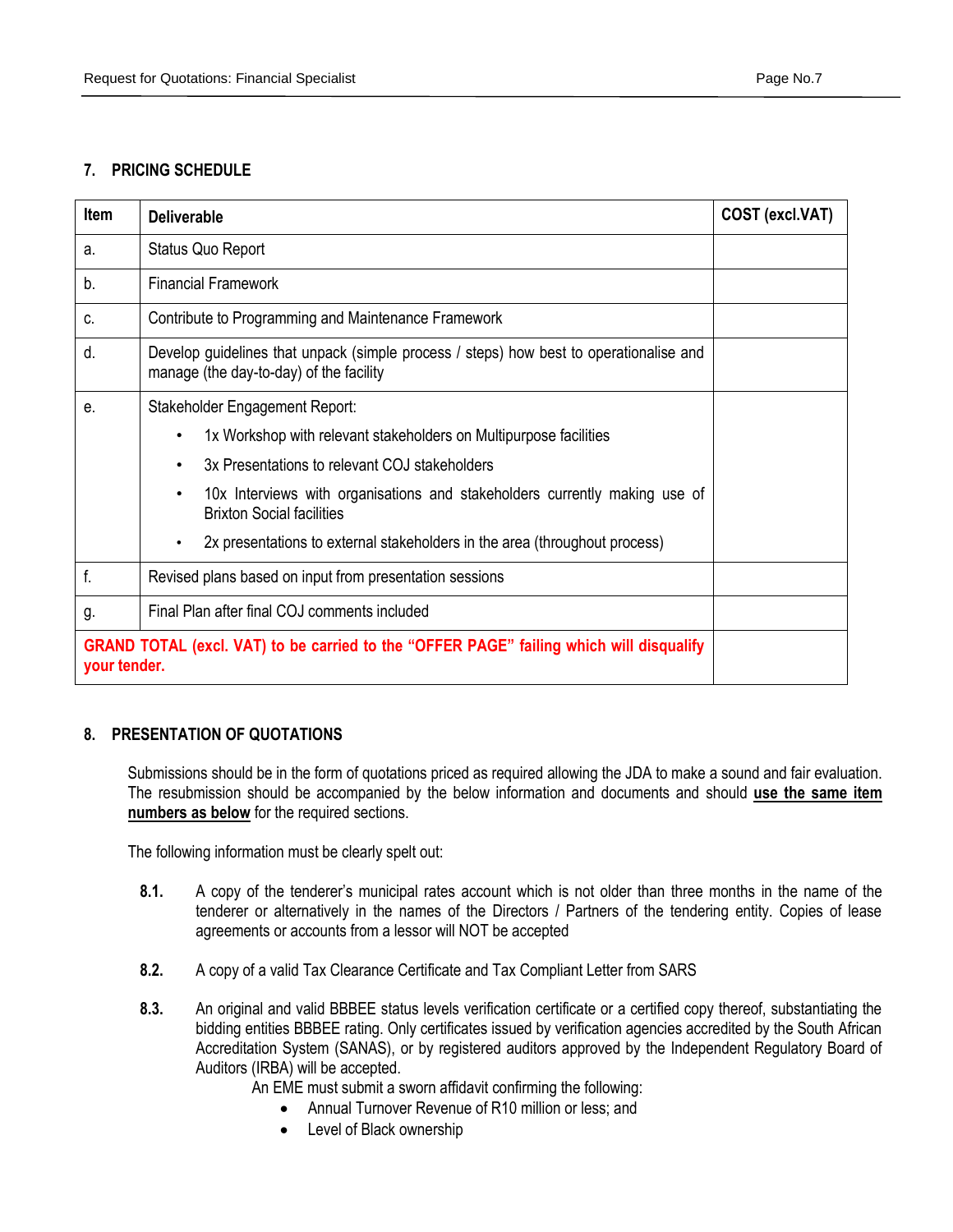- Any misrepresentation in terms of bullet point above constitutes a criminal offence as set out in the B-BBEE Act as amended.
- **8.4.** Bidders are required to submit detailed quotations based on the required deliverables [item 7] defined in rand terms. Applicants are to illustrate the fee proposal linked to deliverables. All disbursements, etc. are to be included in the quotations. Applicants must ensure that the **TOTAL FEE IS CORRECTLY CALCULATED AND TRANSFERRED TO THE OFFER PAGE.**
- **8.5.** The attached forms A to F, J annexures, must be scrutinized, completed and submitted together with your quotation.

#### **9. ASSESSMENT CRITERIA**

Submissions will be evaluated on the criteria as follows:

- **Compliance**
- Technical
- Price and BBBEE

#### **9.1. Compliance**

Bidders will be disqualified in the following instances;

- $\triangleright$  If any of its directors are listed on the register of defaulters;
- In the case of a bidder who during the last five years has been terminated on previous contracts with the JDA;
- $\triangleright$  Bidders who did not complete, in full, the tender offer page (ie. priced, all registration numbers provided and signed);
- $\triangleright$  Bidders whose tender document has been completed in pencil;
- $\triangleright$  Bidders whose document has been faxed:
- $\triangleright$  Bidders whose tender document has been received after the closing time;
- $\triangleright$  Bidders whose tender document has not been deposited in the tender box at the time of closing;
- $\triangleright$  Bidders who fail to price as required i.e. as stipulated in item 7 herein;
- $\triangleright$  Bidders who have any directors that is in the employment of the state.

#### **9.2. Technical**

The technical assessment is based on the criteria set-out below namely

- (i) key returnable documents;
- (ii) capability of the proposed key team members (i.e. experience, qualifications, and or memberships to professional associations); and
- (iii) the experience of the company (i.e. SG diagrams) and references).

Tenderers will have to submit compliant documents and score a minimum number of points in the technical evaluation in order to be considered further in the evaluation process.

The minimum points for the Financial Specialist are 70 points [out of a possible 100] with one resource required i.e. lead personnel. A minimum percentage of 70% cut-off is required.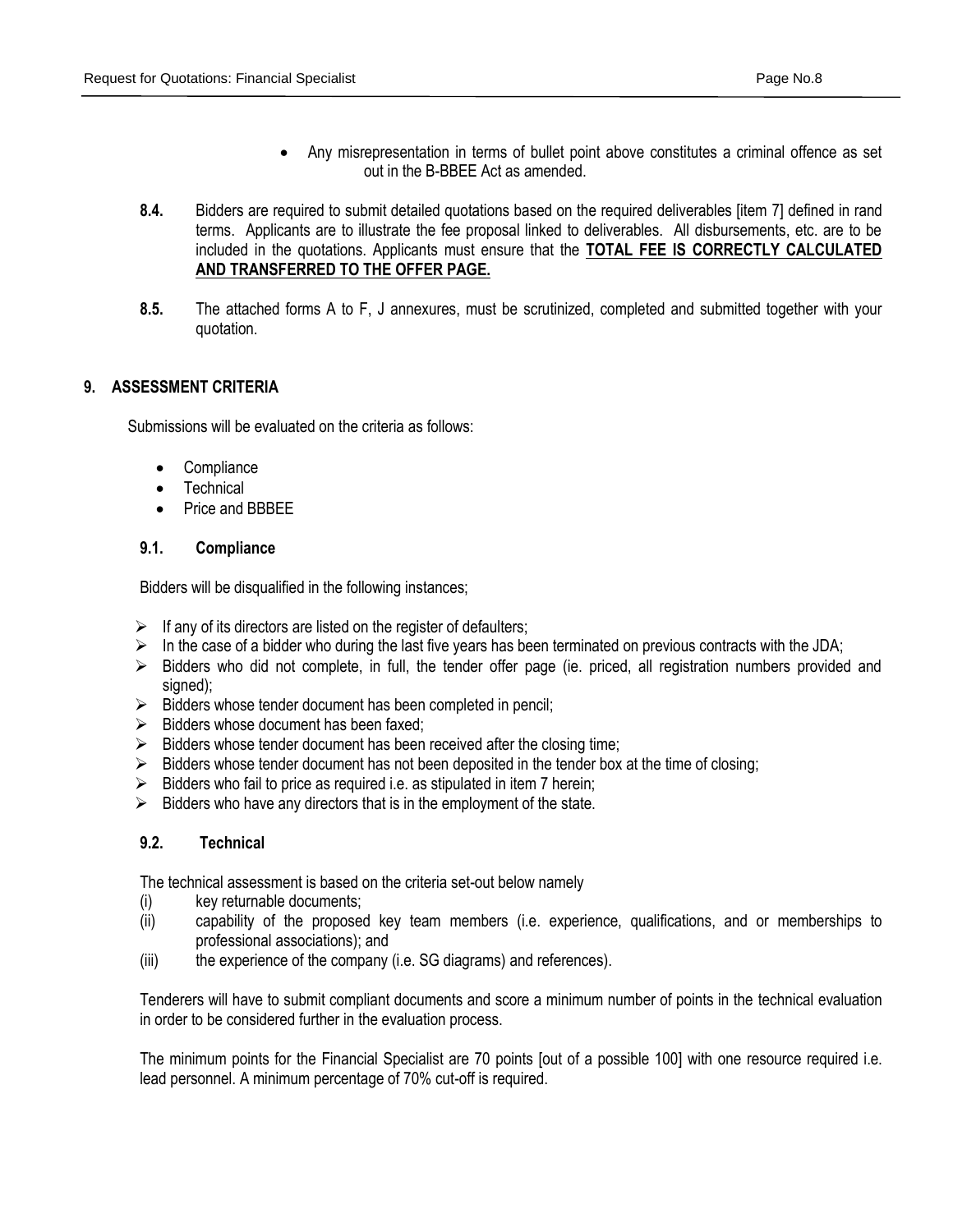| Key Returnable<br><b>Documents</b>                                                                                                                                                                                           | <b>Total</b><br><b>Points</b> | <b>Criteria</b>                                                                                                                                                                                                                                                                                                                                     | <b>Description of Criteria</b>                                                                                                                                                                                                                                                                                                                                                                                                                                                                                                                  | <b>Points</b> |
|------------------------------------------------------------------------------------------------------------------------------------------------------------------------------------------------------------------------------|-------------------------------|-----------------------------------------------------------------------------------------------------------------------------------------------------------------------------------------------------------------------------------------------------------------------------------------------------------------------------------------------------|-------------------------------------------------------------------------------------------------------------------------------------------------------------------------------------------------------------------------------------------------------------------------------------------------------------------------------------------------------------------------------------------------------------------------------------------------------------------------------------------------------------------------------------------------|---------------|
| A                                                                                                                                                                                                                            | 10                            | Certified<br><b>BBBEE</b><br>Original<br>of<br>Copy<br>Certificate(Sworn Affidavit                                                                                                                                                                                                                                                                  | Points<br>will<br>only<br>be<br>allocated for documents<br>correctly completed and                                                                                                                                                                                                                                                                                                                                                                                                                                                              | N/A           |
|                                                                                                                                                                                                                              |                               | <b>Company Registration Documents</b>                                                                                                                                                                                                                                                                                                               | signed                                                                                                                                                                                                                                                                                                                                                                                                                                                                                                                                          | N/A           |
|                                                                                                                                                                                                                              |                               | A statement from an independent auditor /<br>accountant regarding the tenderer's financial<br>standing to undertake this project or Audited<br>financial statement for the past three years.                                                                                                                                                        |                                                                                                                                                                                                                                                                                                                                                                                                                                                                                                                                                 | N/A           |
|                                                                                                                                                                                                                              |                               | Certified copies of directors / partners identity<br>documents                                                                                                                                                                                                                                                                                      |                                                                                                                                                                                                                                                                                                                                                                                                                                                                                                                                                 | N/A           |
|                                                                                                                                                                                                                              |                               | Forms A to F, J completed in full and signed                                                                                                                                                                                                                                                                                                        |                                                                                                                                                                                                                                                                                                                                                                                                                                                                                                                                                 | 10            |
| <b>Capability</b><br>of<br>proposed<br>key<br>personnel                                                                                                                                                                      | <b>Total</b><br><b>Points</b> | <b>Criteria</b>                                                                                                                                                                                                                                                                                                                                     | <b>Description of Criteria</b>                                                                                                                                                                                                                                                                                                                                                                                                                                                                                                                  | <b>Points</b> |
| В<br><b>CV</b><br>Detailed<br>indicating<br>track<br><sub>of</sub><br>the<br>record<br>professional<br>i.e<br>lead personnel<br>Copies<br>οf<br>qualifications and<br>memberships<br>to<br>professional body<br>are required | 40                            | <b>Financial Specialist:</b><br>Should have a Postgraduate Degree/ Honours<br>Degree/ Bachelor's Degree/ National Diploma in<br>a Financial related discipline; have minimum 5<br>years of experience in financial planning related<br>to project being tendered for and must be<br>registered<br>respective<br>professional<br>with<br>association | If any of the following<br>information<br>is<br>not<br>provided, zero points will<br>be awarded :<br>• CV provided must be<br>as per the resources<br>recorded<br>$\cdot$ CV's<br>must<br>clearly<br>show<br>project<br>experience relating to<br>financial planning<br>CV's<br>must<br>clearly<br>show<br>the<br>role<br>the<br>executed<br>by<br>said<br>on<br>resource<br>projects<br>Note that duplication of<br>resources/personnel on<br>designations<br>the<br>indicated in the criteria<br>will result in zero points<br>being awarded. | 40            |
| C.<br>Company<br><b>Experience</b>                                                                                                                                                                                           | <b>Total</b><br><b>Points</b> | <b>Criteria</b>                                                                                                                                                                                                                                                                                                                                     | <b>Description of Criteria</b>                                                                                                                                                                                                                                                                                                                                                                                                                                                                                                                  | <b>Points</b> |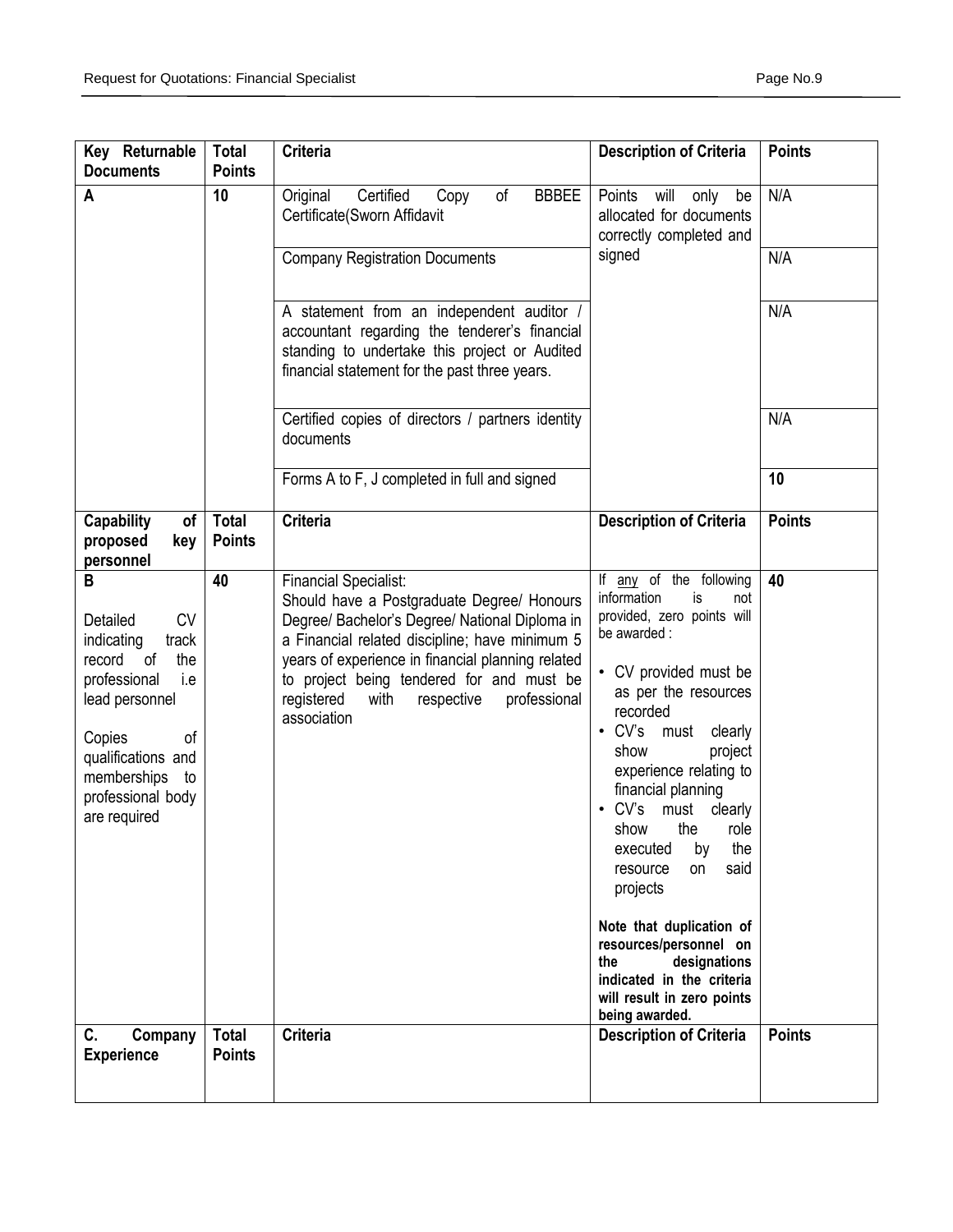| <b>Experience</b><br>on<br>similar projects   | 30                            | Five or more projects completed       | Points<br>will<br>only<br>be<br>30<br>allocated<br>for<br>financial<br>planning work                                   |                 |
|-----------------------------------------------|-------------------------------|---------------------------------------|------------------------------------------------------------------------------------------------------------------------|-----------------|
|                                               |                               | Three to four projects completed      | Project<br>information<br>contained elsewhere in the<br>tender submission will not<br>be considered                    | 20              |
|                                               |                               | One to two projects completed         |                                                                                                                        | 10              |
| D. Contactable<br><b>References</b>           | <b>Total</b><br><b>Points</b> | <b>Criteria</b>                       | Description of criteria                                                                                                | <b>Points</b>   |
| Contactable<br>references<br>for              | 20                            | Five or more satisfactory references  | References must be on<br>the client's letterhead or<br>on a document stamped<br>by the client and <b>must</b>          | $\overline{20}$ |
| similar<br>projects<br>undertaken<br>projects |                               | Three to four satisfactory references | confirm<br>the<br>project<br>10<br>description,<br>services<br>rendered, and values in<br>order to obtain the points.  |                 |
|                                               |                               | One to two satisfactory references    | Appointment letters do<br>not serve as reference<br>letters.                                                           | $5\phantom{.0}$ |
|                                               |                               |                                       | If any of the required<br>information does not<br>appear in the reference,<br>zero points<br>will<br>be<br>awarded.    |                 |
|                                               |                               |                                       | Note that completion<br>will<br>certificates<br>not<br>references<br>qualify as<br>and will be awarded zero<br>points. |                 |

#### **9.3. Price and Empowerment**

Having completed a technical evaluation, the procedure for the evaluation of technically qualifying tenders is Method 2 (Price and Preferences). The Preference Point System assigns a score to each tenderer based on the tender price and on the tenderer's BBBEE status. These scores are combined to determine an overall score for the tender. The tender with the highest score will be considered for acceptance.

The Preference Point System will be applied as follows:  $-$  For tenders below R50 million

- $\geq$  80 points are assigned to price
- $\triangleright$  Up to 20 points are assigned to BBBEE status per the table under item 9.3.1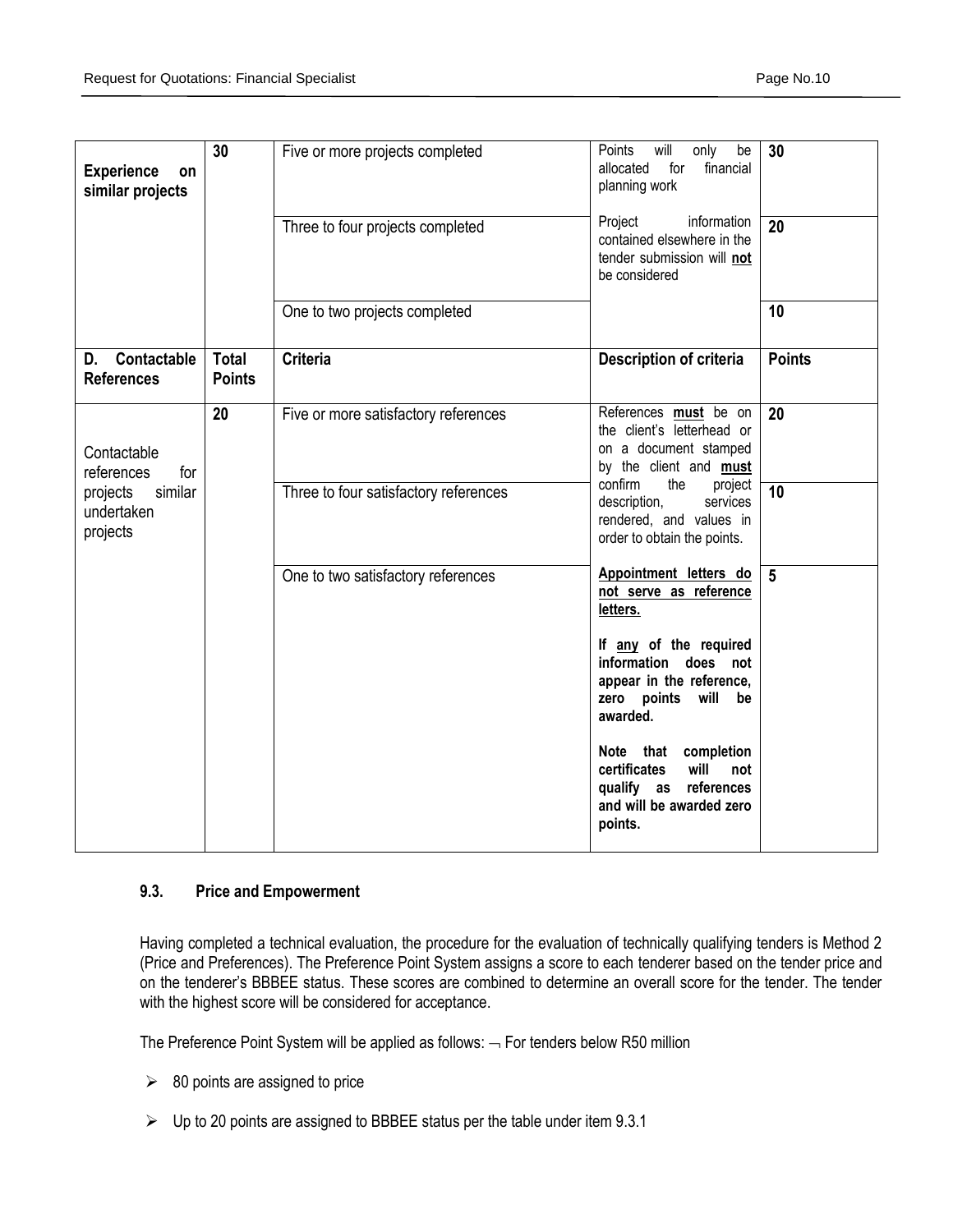#### **9.3.1. Points awarded for BBBEE Status**

Points will be awarded for empowerment (BBBEE), in accordance with the Preferential Procurement Regulations 2017 published in Government Gazette No. 40553 dated 20 January 2017. The table overleaf is applicable in this regard:

| <b>B-BBEE Status Level</b><br>Of Contributor | Number of Points<br>Tenders up to R50 million |
|----------------------------------------------|-----------------------------------------------|
|                                              | 20                                            |
| 2                                            | 18                                            |
| 3                                            | 14                                            |
|                                              | 12                                            |
| 5                                            | 8                                             |
| 6                                            | 6                                             |
|                                              | 4                                             |
| 8                                            | 2                                             |
| Non-Compliant<br>contributor                 |                                               |

#### **Notes:**

- 9.3.2. "B-BBEE status level of contributor" means the B-BBEE status received by a measured entity based on its overall performance using the relevant scorecard contained in the Codes of Good Practice on Black Economic Empowerment, issued in terms of section 9(1) of the Broad-Based Black Economic Empowerment Act (Act No.53 of 2003).
- 9.3.3. Tenderers must submit their original and valid B-BBEE status level verification certificate or a certified copy thereof, substantiating their B-BBEE rating. Certificates issued by either verification agencies accredited by the South African Accreditation System (SANAS) or by registered auditors approved by the Independent Regulatory Board for Auditors (IRBA) are acceptable.

## **FAILURE TO SUBMIT A BBBEE STATUS LEVEL CERTIFICATE WILL RESULT IN THE BIDDER SCORING ZERO (0) POINTS FOR BBBEE**

- 9.3.4. An EME must submit a sworn affidavit confirming the following:
	- Annual Turnover Revenue of R10 million or less; and
	- Level of Black ownership

Any misrepresentation in terms of bullet point above constitutes a criminal offence as set out in the B-BBEE Act as amended.

9.3.5. The submission of such certificates must comply with the requirements of instructions and guidelines issued by the National Treasury and be in accordance with notices published by the Department of Trade and Industry in the Government Gazette.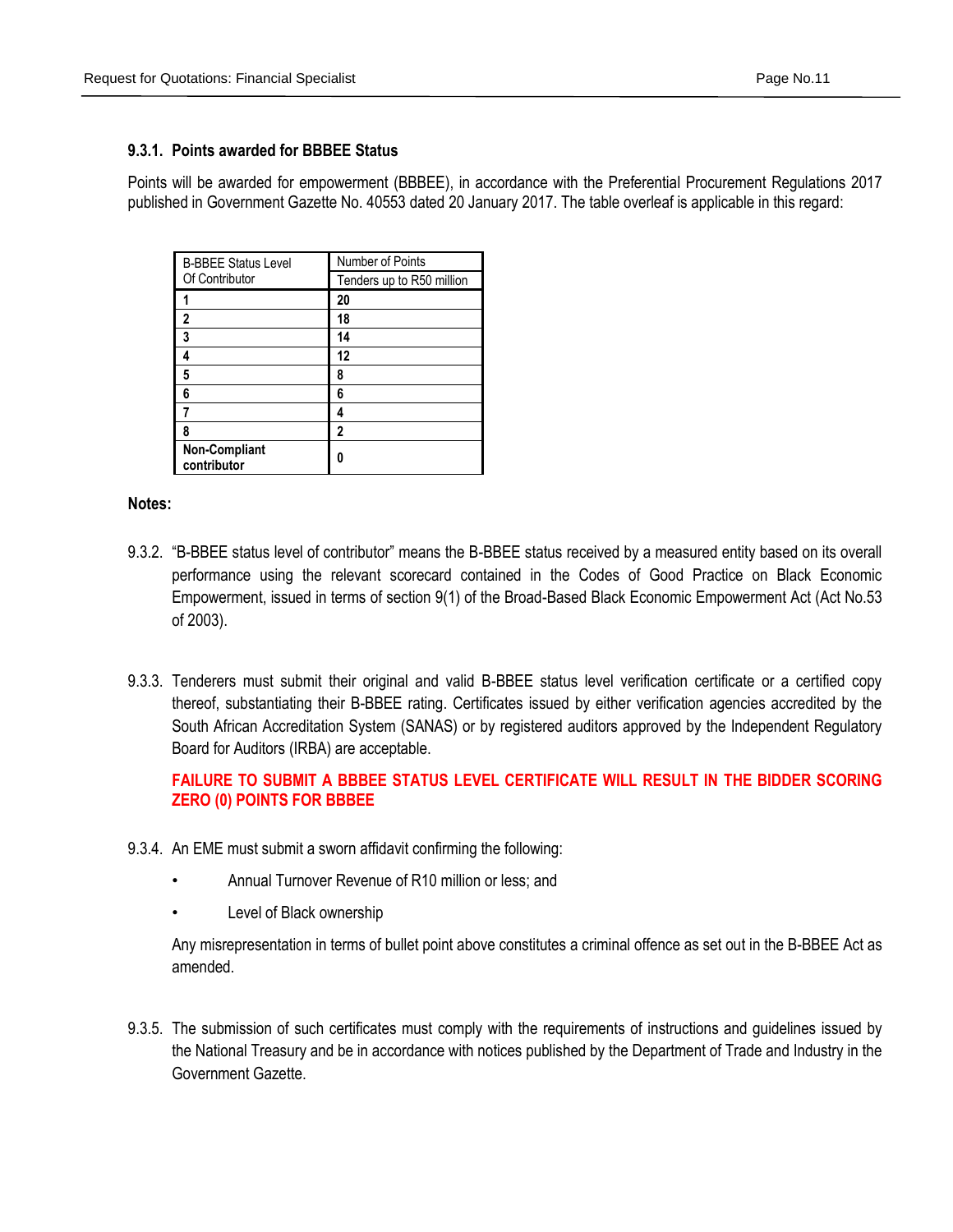- 9.3.6. A trust, consortium or joint venture will qualify for points for their B-BBEE status level as a legal entity, provided that the entity submits their B-BBEE status level certificate.
- 9.3.7. A trust, consortium or joint venture will qualify for points for their B-BBEE status level as an unincorporated entity, provided that the entity submits their consolidated B-BBEE scorecard as if they were a group structure and that such a consolidated B-BBEE scorecard is prepared for every separate tender.
- 9.3.8. A person will not be awarded points for B-BBEE status level if it is indicated in the tender documents that such a tenderer intends sub-contracting more than 25% of the value of the contract to any other enterprise that does not qualify for at least the points that such a tenderer qualifies for.
- 9.3.9. A person awarded a contract will not be permitted to sub-contract more than 25% of the value of the contract to any other enterprise that does not have an equal or higher B-BBEE status level than the person concerned.

#### **9.3.10.Formula for scoring tender price**

The following formula will be used to calculate the points for price:

## $P_s = X [1 - (Pt - P_{min})]$

**Where** 

**P<sup>s</sup> =** Points scored for comparative price of tender under consideration

**Pmin**

**P<sup>t</sup> =** Comparative price of tender under consideration

**Pmin** = Comparative price of lowest acceptable tender

**X = Points** assigned to price

9.3.11.The total preference points for a tender are calculated with the formula

 $PP = P_s + P_{bee}$  Where PP is the total number of preference points scored by the tenderer  $P<sub>s</sub>$  is the points scored for the comparative price of the tenderer, and P<sub>bee</sub> is the number of points awarded to the tenderer based on his certified B-BBEE status level

## **10. CLOSING DATE, TIME AND VENUE FOR SUBMISSIONS**

The words **"Financial Specialist for Brixton Social Cluster"** must be written / typed clearly on the envelope. The envelope must be deposited in the tender box at the **Johannesburg Development Agency, Ground Floor, The Bus Factory, 3 Helen Joseph Street (formerly known as President) and Newtown** only between the hours of 08H00 and 16H00**.**

**The RFQ closes at 12h00 on Friday 21 June 2019.**

**NO LATE / TELEPHONIC / FAXED / POSTAL TENDERS WILL BE ACCEPTED OR CONSIDERED**.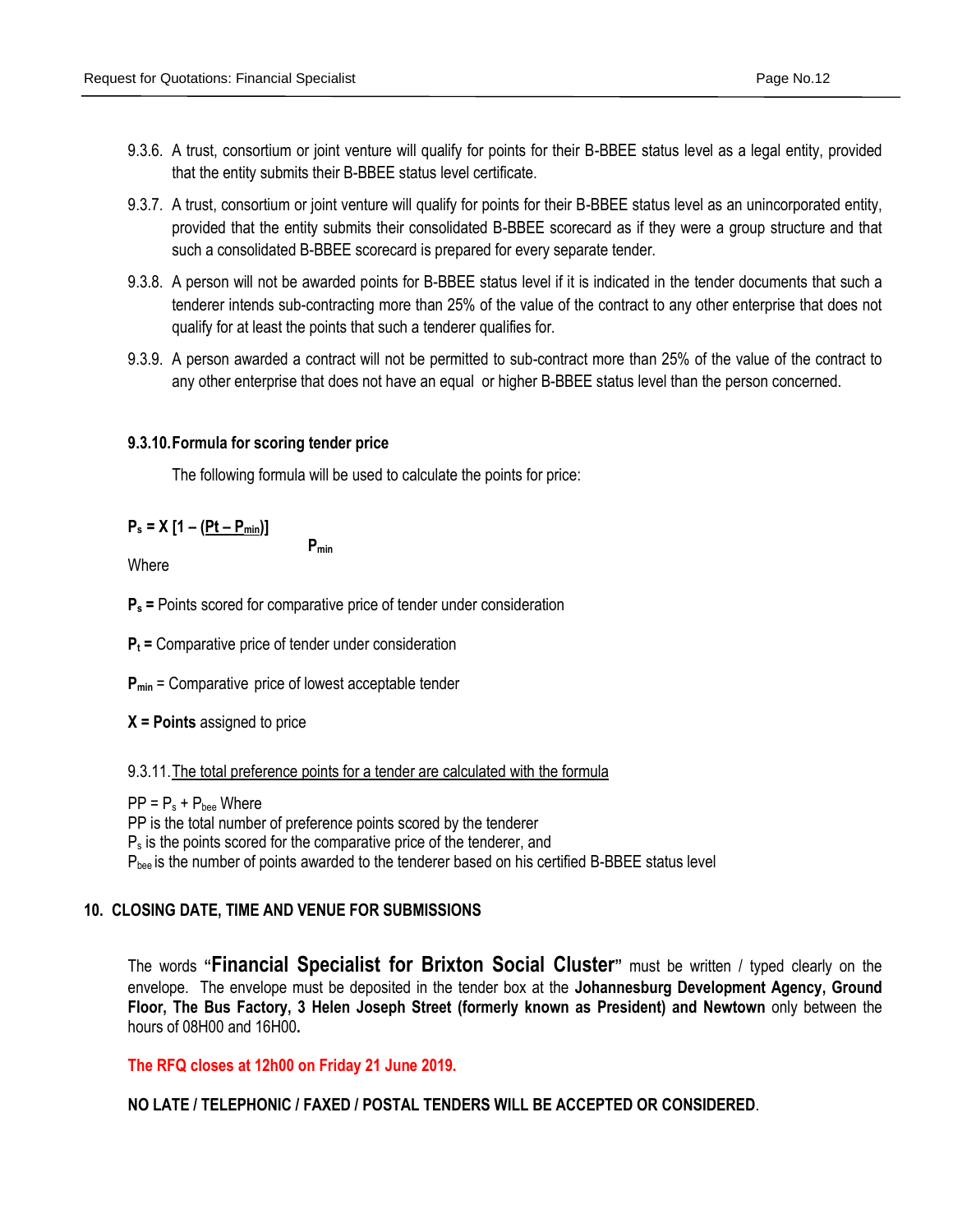The Johannesburg Development Agency's selection of qualifying tenders shall be in the Johannesburg Development Agency's sole discretion and shall be final. The Johannesburg Development Agency does not bind itself to accept any particular Tender and no correspondence will be entered into.

Queries can be addressed in writing to: Xolisile Sithole E-mail: [xsithole@jda.org.za](mailto:xsithole@jda.org.za)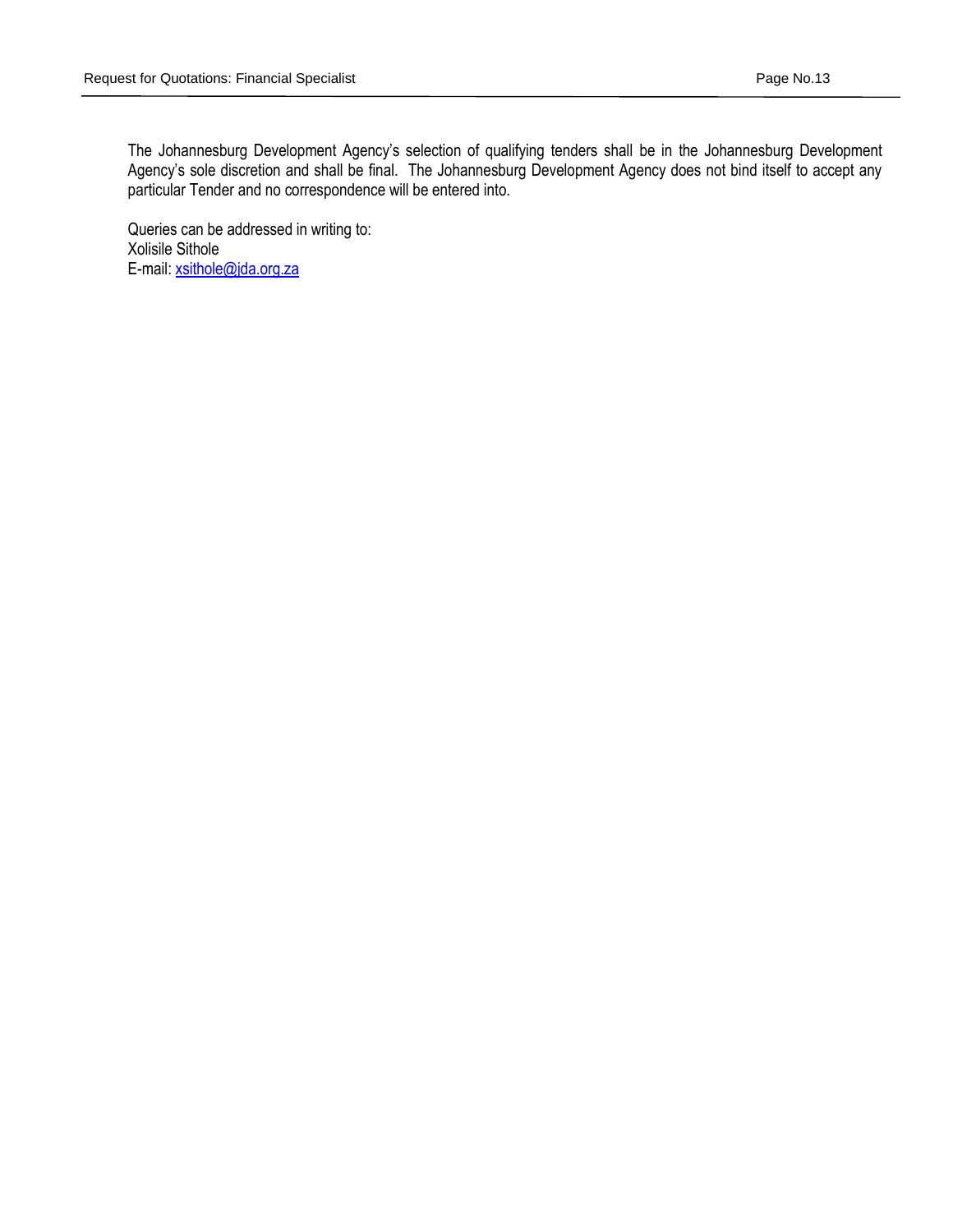## **ANNEXURE A: BUSINESS DECLARATION**

| <b>Company/enterprise Income</b><br>(Insert personal income tax number if a one person business and personal income tax numbers of all partners if a partnership) |
|-------------------------------------------------------------------------------------------------------------------------------------------------------------------|
|                                                                                                                                                                   |
|                                                                                                                                                                   |
| 1.<br>Type of firm                                                                                                                                                |
| Partnership<br>$\Box$                                                                                                                                             |
| One person business/sole trader                                                                                                                                   |
| $\Box$ Close corporation                                                                                                                                          |
| $\Box$ Public company                                                                                                                                             |
| Private company<br>⊔                                                                                                                                              |
| (Tick one box)<br><b>Principal business activities</b><br>2.                                                                                                      |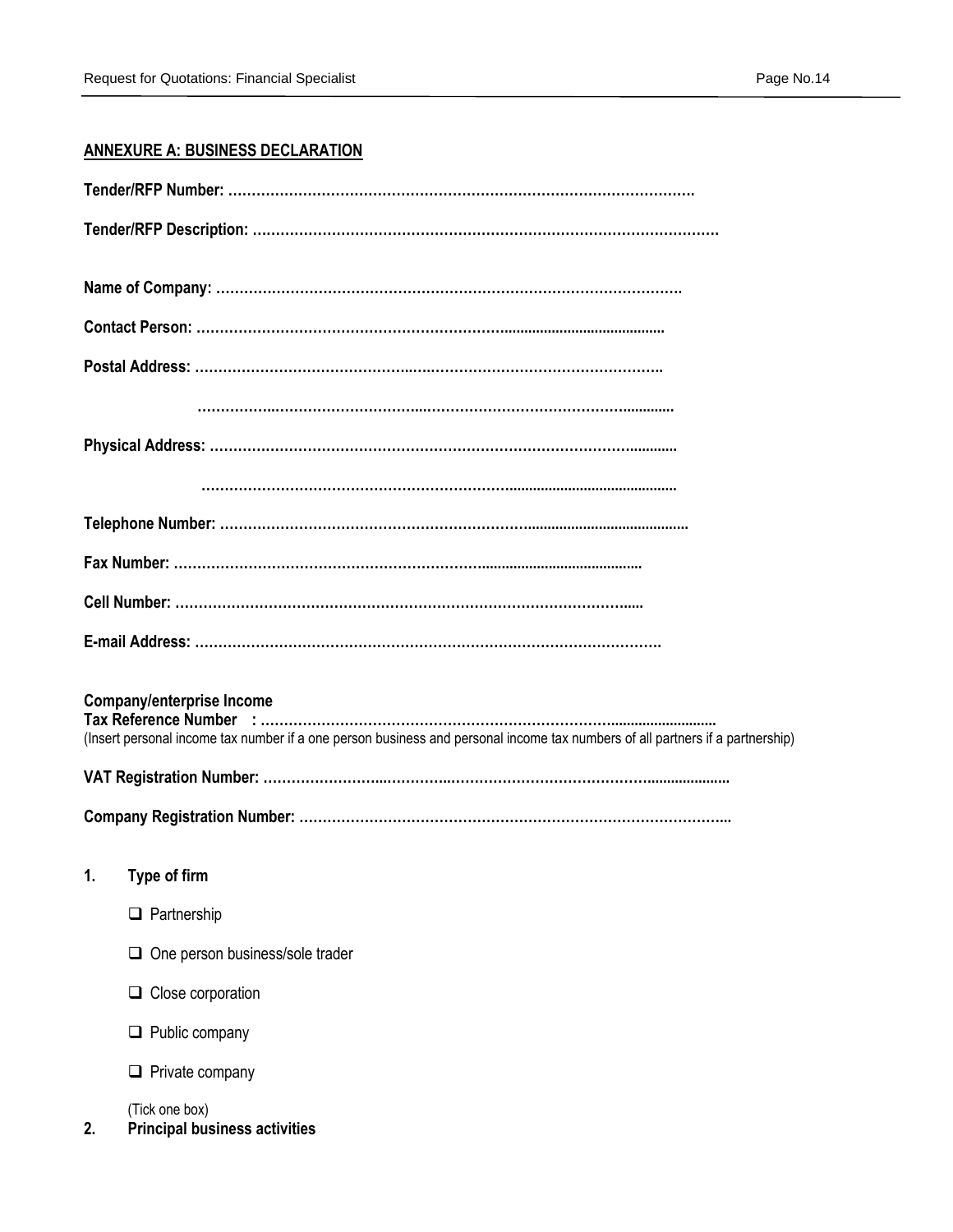| 3. |                                                                                                                                                                                     |
|----|-------------------------------------------------------------------------------------------------------------------------------------------------------------------------------------|
| 4. | Detail all trade associations/professional bodies in which you have membership                                                                                                      |
|    |                                                                                                                                                                                     |
|    |                                                                                                                                                                                     |
|    |                                                                                                                                                                                     |
| 5. | Did the firm exist under a previous name?                                                                                                                                           |
|    | $\Box$ Yes<br>$\Box$ No                                                                                                                                                             |
|    | (Tick one box)                                                                                                                                                                      |
|    |                                                                                                                                                                                     |
| 6. | How many permanent staff members are employed by the firm:                                                                                                                          |
|    | <b>Full Time</b>                                                                                                                                                                    |
|    | <b>Part Time</b><br><u>:</u>                                                                                                                                                        |
| 7. | In the case of a firm which renders services for different disciplines, how many permanent staff members are<br>employed by the firm in the discipline for which you are tendering: |
|    | <b>Full Time</b>                                                                                                                                                                    |
|    | <b>Part Time</b><br>:                                                                                                                                                               |

**8. What is the enterprise's annual turnover for the last two years and what is the estimated turnover of current commitments.**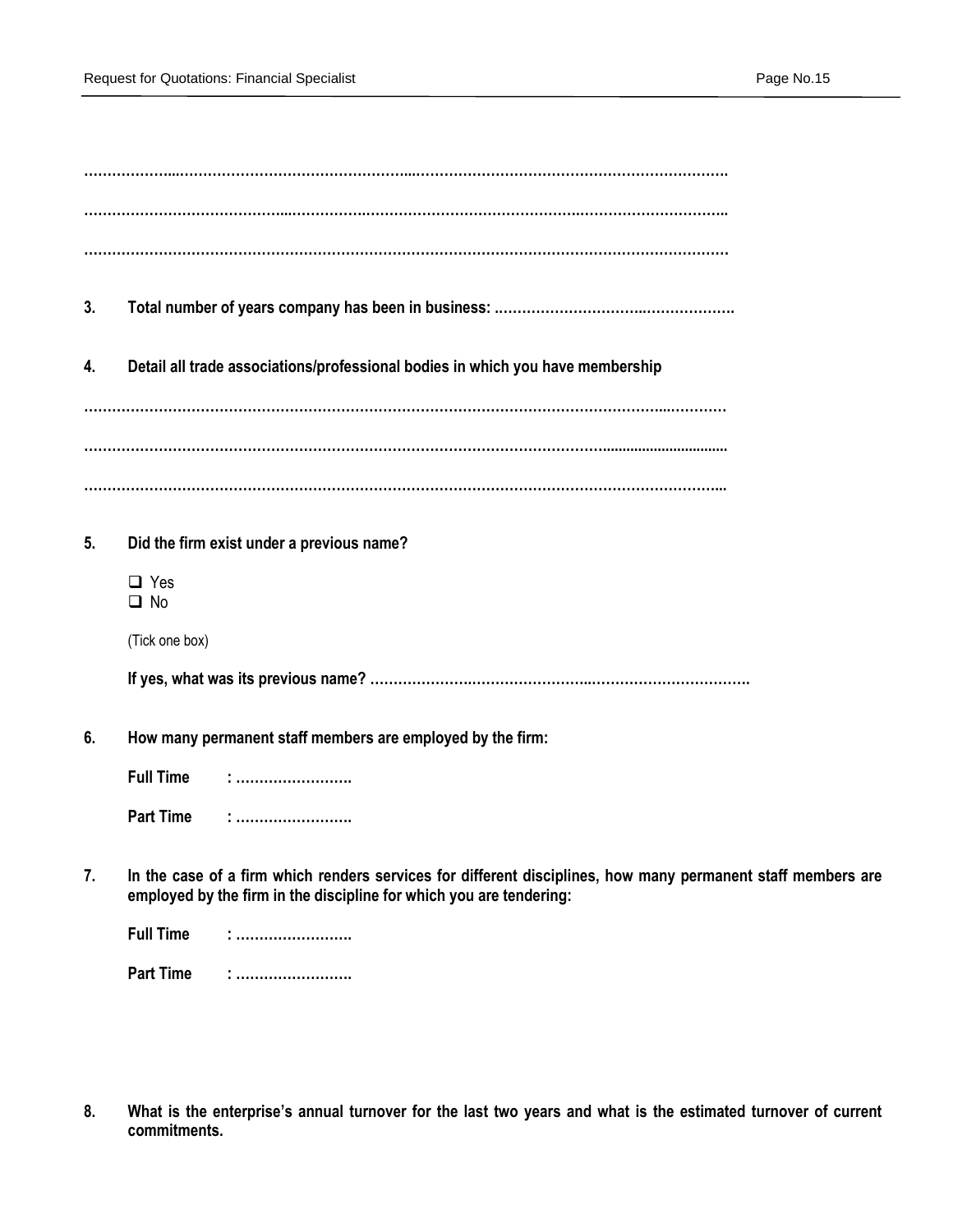|   | Year |
|---|------|
|   | Year |
| R | Year |

**9. List all contracts which your company is engaged in and have not yet completed:**

| <b>CONTRACT</b><br><b>DESCRIPTION</b> | <b>LOCATION</b> | <b>COMPANY/</b><br><b>EMPLOYER</b> | <b>PROJECT</b><br><b>VALUE</b> | <b>ESTIMATED</b><br><b>FEES</b> | <b>EXPECTED</b><br><b>COMPLETION</b><br><b>MONTH</b><br>&<br>YEAR) |
|---------------------------------------|-----------------|------------------------------------|--------------------------------|---------------------------------|--------------------------------------------------------------------|
|                                       |                 |                                    |                                |                                 |                                                                    |
|                                       |                 |                                    |                                |                                 |                                                                    |
|                                       |                 |                                    |                                |                                 |                                                                    |
|                                       |                 |                                    |                                |                                 |                                                                    |
|                                       |                 |                                    |                                |                                 |                                                                    |
|                                       |                 |                                    |                                |                                 |                                                                    |
|                                       |                 |                                    |                                |                                 |                                                                    |
|                                       |                 |                                    |                                |                                 |                                                                    |
|                                       |                 |                                    |                                |                                 |                                                                    |
|                                       |                 |                                    |                                |                                 |                                                                    |

#### **10. Banking details**

I/We hereby request and authorise you to pay any amounts which may accrue to me/us to the credit of my/our account with the mentioned bank.

I/We understand that the credit transfers hereby authorised will be processed by computer through a system known as the *"ACB Electronic Fund Transfer Service"* and

I/We also understand that no additional advice of payment will be provided by my/our bank, but details of each payment will be printed on my/our bank statement or any accompanying voucher.

This authority may be cancelled by me/us giving **30 days**' notice in writing.

| RANK          |  |
|---------------|--|
| <b>RRANCH</b> |  |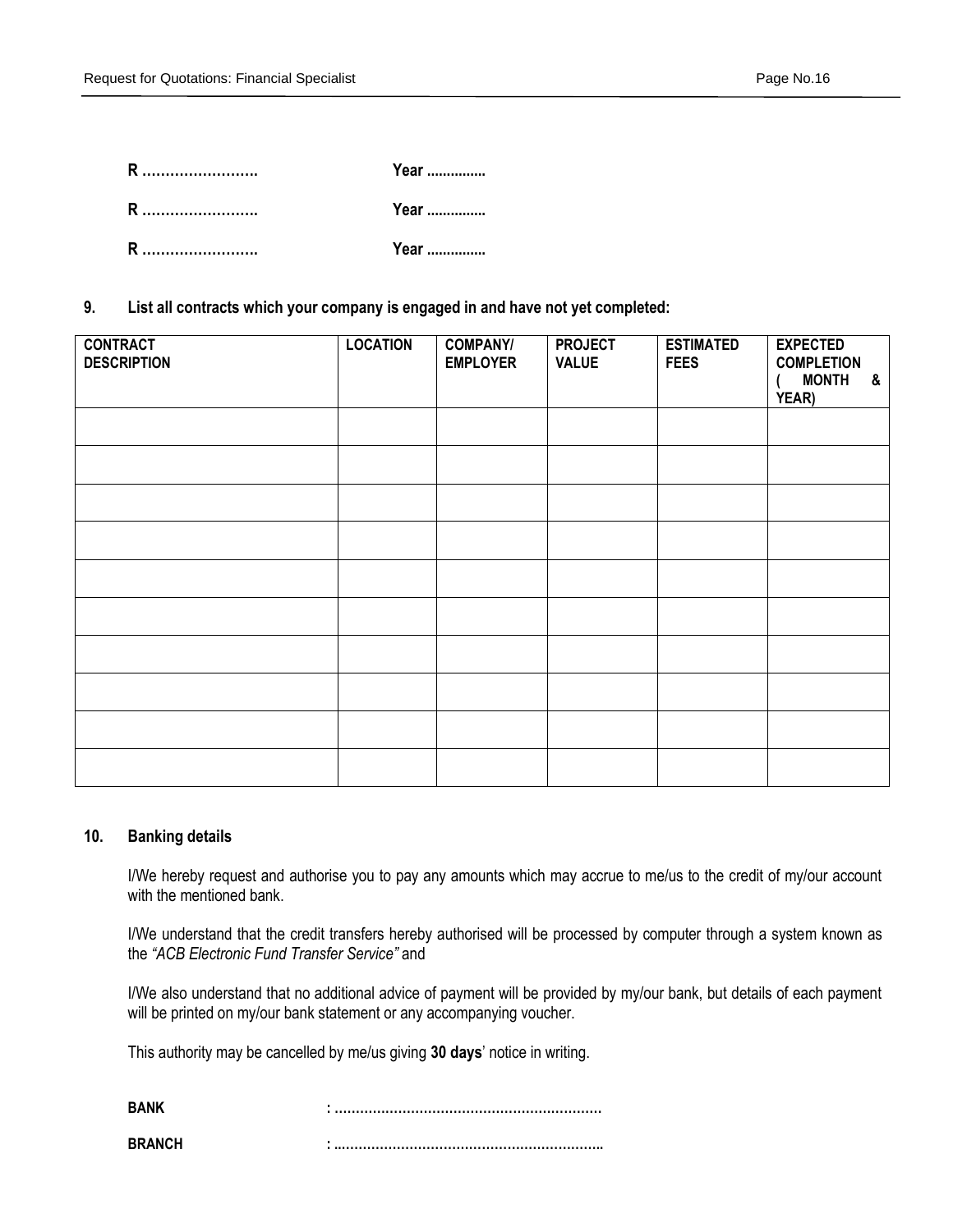| <b>BRANCH CODE</b>     |  |
|------------------------|--|
| <b>ACCOUNT NUMBER</b>  |  |
| <b>ACCOUNT HOLDER</b>  |  |
| <b>TYPE OF ACCOUNT</b> |  |
| <b>CONTACT PERSON</b>  |  |
| <b>CONTACT NUMBER</b>  |  |

#### **PLEASE INCLUDE ORIGINAL SIGNED AND STAMPED LETTER FROM THE BANK CONFIRMING THE COMPANY'S BANKING DETAILS, PHOTOSTAT COPIES AND LETTERS BEARING ELECTRONIC SIGNATURES WILL NOT BE ACCEPTABLE.**

**The undersigned, who warrants that he/she is duly authorised to do so on behalf of the company, affirms that the information furnished in response to this request for proposal is true and correct:**

| <b>SIGNATURE</b> |                 |     |
|------------------|-----------------|-----|
|                  | <b>CAPACITY</b> | . . |
|                  |                 |     |
| <b>DATE</b>      |                 |     |

**COMPANY STAMP**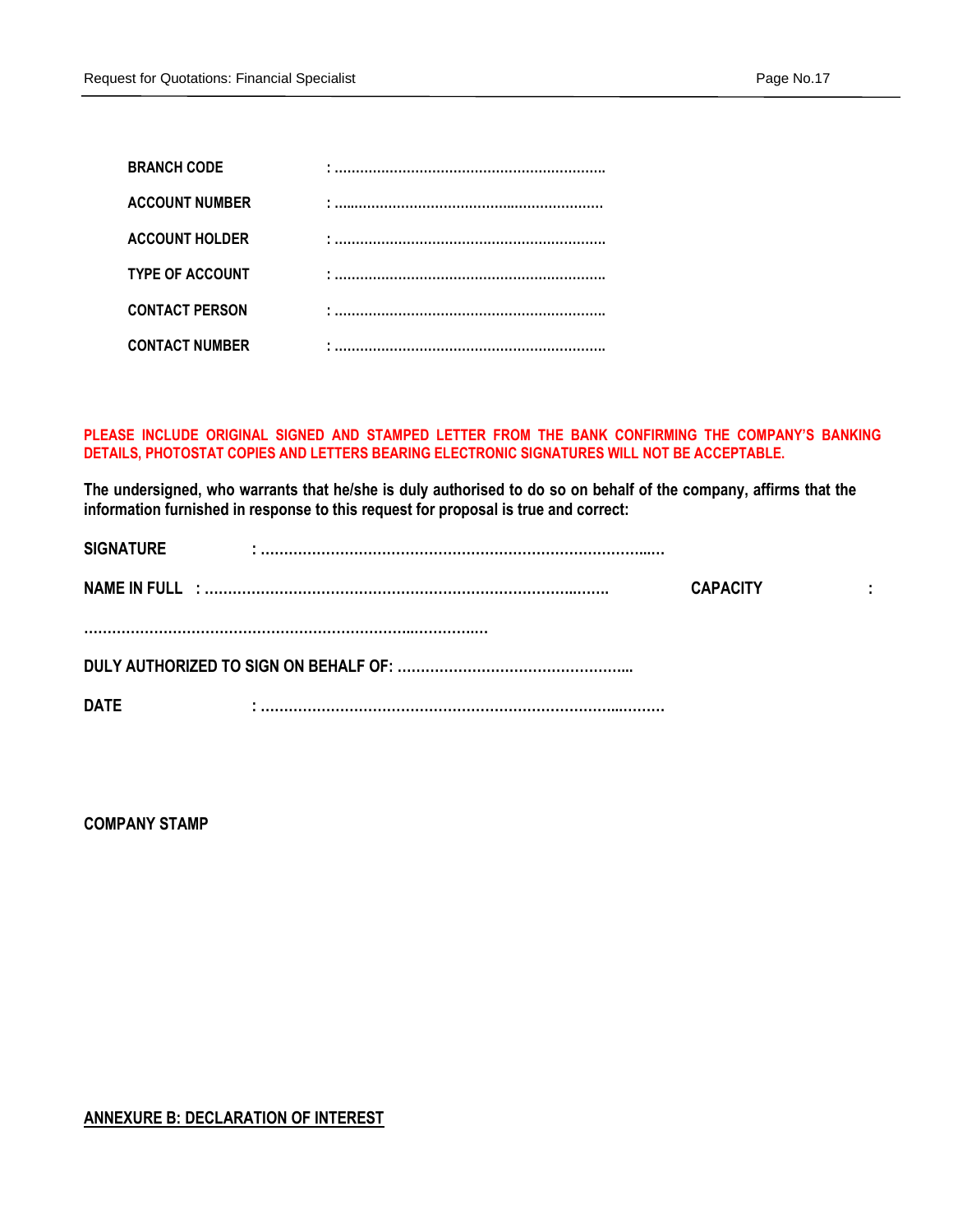- 1. No bid will be accepted from persons in the service of the state\*.
- 2. Any person, having a kinship with persons in the service of the state, including a blood relationship, may make an offer or offers in terms of this invitation to bid. In view of possible allegations of favouritism, should the resulting bid, or part thereof, be awarded to persons connected with or related to persons in service of the state, it is required that the bidder or their authorised representative declare their position in relation to the evaluating/adjudicating authority.
- 3. In order to give effect to the above, the following questionnaire must be completed and submitted with the bid.
- 3.1 Full Name: ………………………………………………………………………… 3.2 Identity Number: ………………………………………………………………… 3.3 Position occupied in the company (director, trustees, shareholder\*\*) ……………………………………………… 3.4 Company Registration Number: ………………………………………………… 3.5 Tax Reference Number: ………………………………………………………… 3.6 VAT Registration Number: ………………………….…………………………… 3.7 The names of all directors / trustees / shareholders / members, their individual identity numbers and state employee numbers must be indicated in paragraph 4 below. 3.8 Are you presently in the service of the state\* **YES / NO**  If yes, furnish particulars . The same state of the state of the state of the state of the state of the state of the state of the state of the state of the state of the state of the state of the state of the state of the state of the state of the st ………………………………………………………………………………………… 3.9 Have you been in the service of the state for the past twelve months? **YES / NO** If yes, furnish particulars ………………………………………………………………………………………… …………………………………………………………………………………………
- 3.10 Do you, have any relationship (family, friend, other) with persons in the service of the state and who may be involved with the evaluation and or adjudication of this bid? **YES / NO**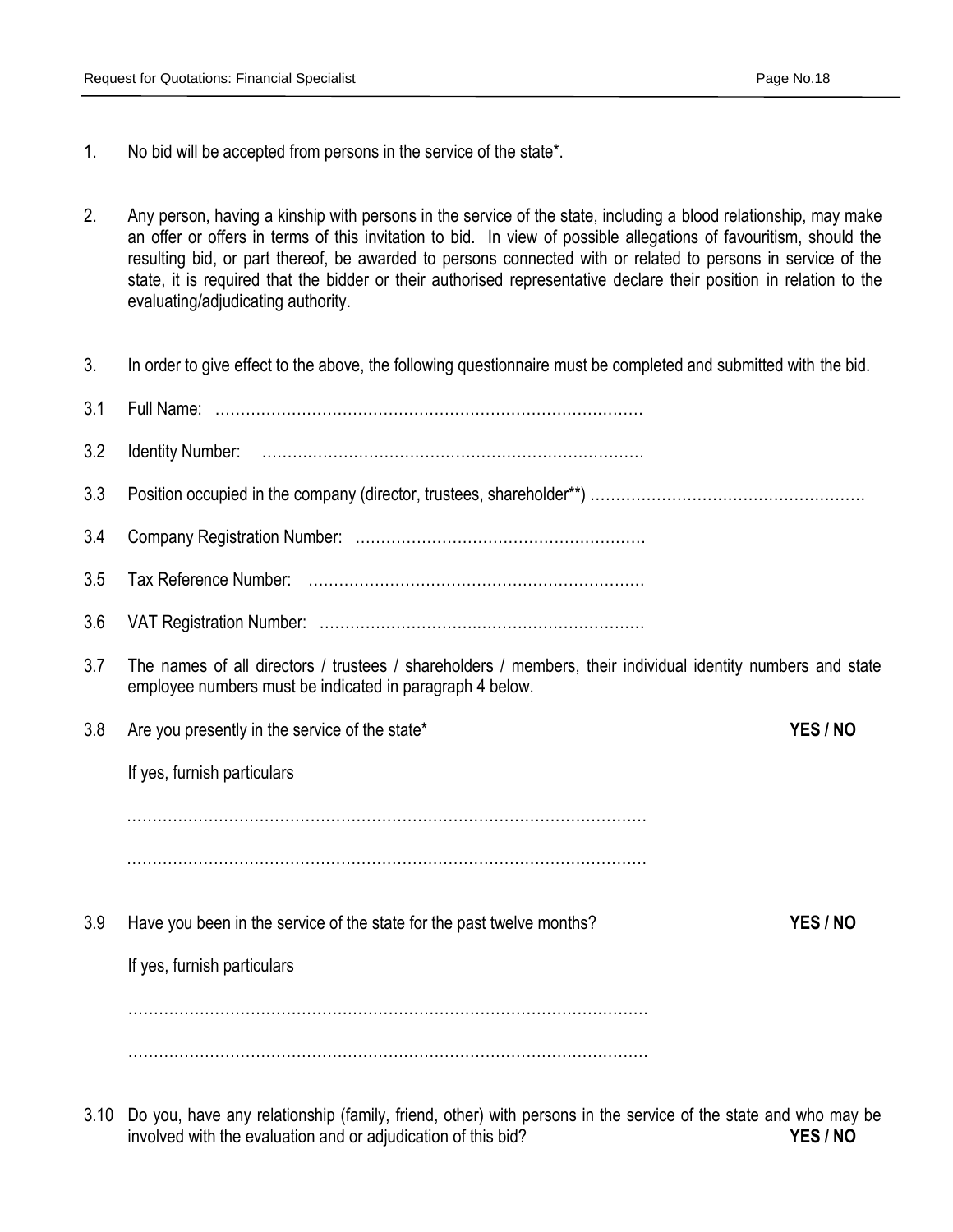|      | If yes, furnish particulars                                                                                                                                                                                                                                                   |
|------|-------------------------------------------------------------------------------------------------------------------------------------------------------------------------------------------------------------------------------------------------------------------------------|
| 3.11 | Are you, aware of any relationship (family, friend, other) between any other bidder and any persons in the<br>service of the state who may be involved with the evaluation and or adjudication of this bid?<br>YES / NO<br>If yes, furnish particulars                        |
|      | 3.12 Are any of the company's directors, trustees, managers, principle shareholders or stakeholders in service of the<br>state?<br>YES / NO<br>If yes, furnish particulars                                                                                                    |
|      | 3.13 Are any spouse, child or parent of the company's directors, trustees, managers, principle shareholders or<br>stakeholders in service of the state?<br>YES / NO<br>If yes, furnish particulars                                                                            |
| 3.14 | Do you or any of the directors, trustees, managers, principle shareholders or stakeholders of this company<br>have any interest in any other related companies or businesses whether or not they are bidding for this<br>contract?<br>YES / NO<br>If yes, furnish particulars |
|      | Full details of directors / trustees / members / shareholders.                                                                                                                                                                                                                |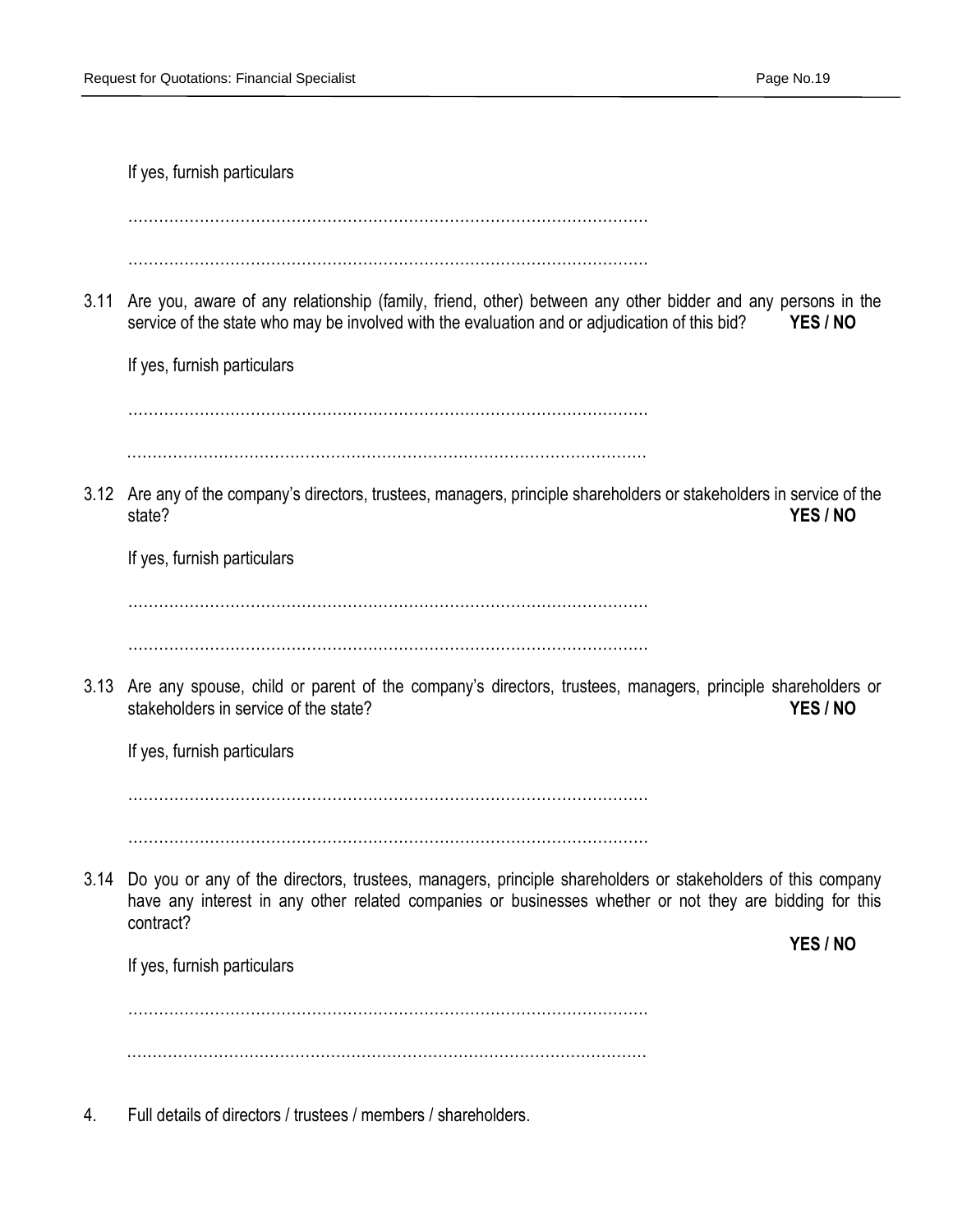| <b>FULL NAME</b> | <b>IDENTITY NUMBER</b> | <b>STATE EMPLOYEE NUMBER</b> |
|------------------|------------------------|------------------------------|
|                  |                        |                              |
|                  |                        |                              |
|                  |                        |                              |
|                  |                        |                              |
|                  |                        |                              |
|                  |                        |                              |
|                  |                        |                              |
|                  |                        |                              |
|                  |                        |                              |

## **CERTIFICATION**

## **CERTIFY THAT THE INFORMATION FURNISHED ON THIS DECLARATION FORM IS TRUE AND CORRECT.**

**I ACCEPT THAT, IN ADDITION TO CANCELLATION OF A CONTRACT, ACTION MAY BE TAKEN AGAINST ME SHOULD THIS DECLARATION PROVE TO BE FALSE.** 

| Signature                                                                                                                                                                                                                                | Position |
|------------------------------------------------------------------------------------------------------------------------------------------------------------------------------------------------------------------------------------------|----------|
| Name of Bidder                                                                                                                                                                                                                           | Date     |
| $\ast$<br>MSCM Regulations: "in the service of the state" means to be -<br>(a) a member of $-$<br>(i) any municipal council;<br>(ii) any provincial legislature; or<br>(iii) the national Assembly or the national Council of provinces; |          |

- (b) a member of the board of directors of any municipal entity;
- (c) an official of any municipality or municipal entity;
- (d) an employee of any national or provincial department, national or provincial public entity or constitutional institution within the meaning of the Public Finance Management Act, 1999 (Act No.1 of 1999);
- (e) a member of the accounting authority of any national or provincial public entity; or
- (f) an employee of Parliament or a provincial legislature.
- \*\* "Stakeholder' means a person who owns shares in the company and is actively involved in the management of the company or business and exercises control over the company.

#### **ANNEXURE C: DECLARATION OF BIDDER'S PAST SUPPLY CHAIN MANAGEMENT PRACTICES**

1 This Municipal Bidding Document must form part of all bids invited.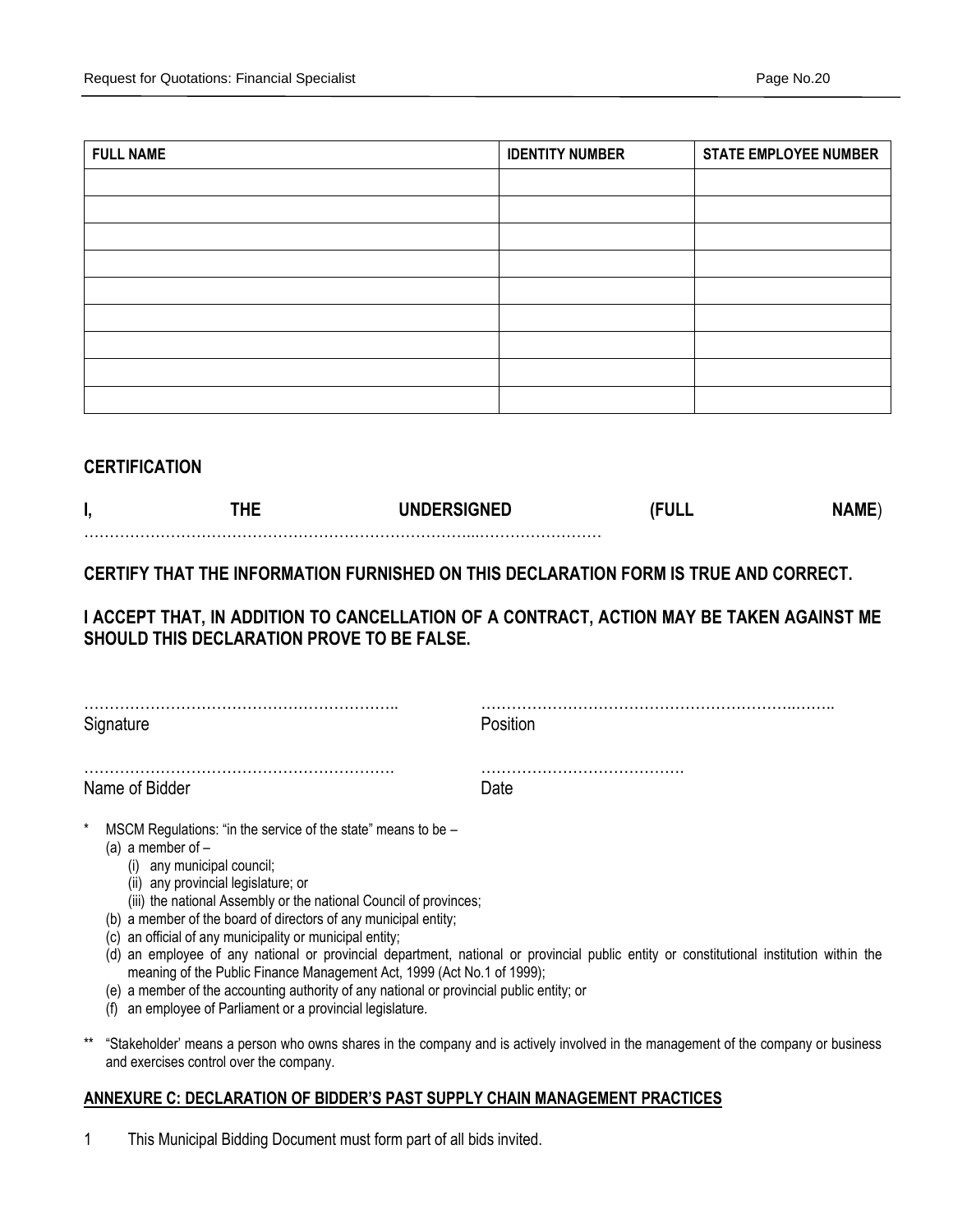- 2 It serves as a declaration to be used by municipalities and municipal entities in ensuring that when goods and services are being procured, all reasonable steps are taken to combat the abuse of the supply chain management system.
- 3 The bid of any bidder may be rejected if that bidder, or any of its directors have:
	- a. abused the municipality's / municipal entity's supply chain management system or committed any improper conduct in relation to such system;
	- b. been convicted for fraud or corruption during the past five years;
	- c. willfully neglected, reneged on or failed to comply with any government, municipal or other public sector contract during the past five years; or
	- d. been listed in the Register for Tender Defaulters in terms of section 29 of the Prevention and Combating of Corrupt Activities Act (No 12 of 2004).
- 4 In order to give effect to the above, the following questionnaire must be completed and submitted with the bid.

| Item        | Question                                                                                                                                                                                                                                                                                                                                                                                                                                    | <b>Yes</b>           | No              |
|-------------|---------------------------------------------------------------------------------------------------------------------------------------------------------------------------------------------------------------------------------------------------------------------------------------------------------------------------------------------------------------------------------------------------------------------------------------------|----------------------|-----------------|
| 4.1         | Is the bidder or any of its directors listed on the National Treasury's database as a company or<br>person prohibited from doing business with the public sector?<br>(Companies or persons who are listed on this database were informed in writing of this<br>restriction by the National Treasury after the audi alteram partem rule was applied).                                                                                        | Yes<br>$\Box$        | No              |
| 4.1.1       | If so, furnish particulars:                                                                                                                                                                                                                                                                                                                                                                                                                 |                      |                 |
| 4.2         | Is the bidder or any of its directors listed on the Register for Tender Defaulters in terms of<br>section 29 of the Prevention and Combating of Corrupt Activities Act (No 12 of 2004)?<br>(To access this Register enter the National Treasury's website, www.treasury.gov.za,<br>click on the icon "Register for Tender Defaulters" or submit your written request for a<br>hard copy of the Register to facsimile number (012) 3265445). | Yes<br>$\Box$        | No.<br>$\Box$   |
| 4.2.1       | If so, furnish particulars:                                                                                                                                                                                                                                                                                                                                                                                                                 |                      |                 |
| Item<br>4.3 | Question<br>Was the bidder or any of its directors convicted by a court of law (including a court of law<br>outside the Republic of South Africa) for fraud or corruption during<br>the past five years?                                                                                                                                                                                                                                    | Yes<br>Yes<br>$\Box$ | <b>No</b><br>No |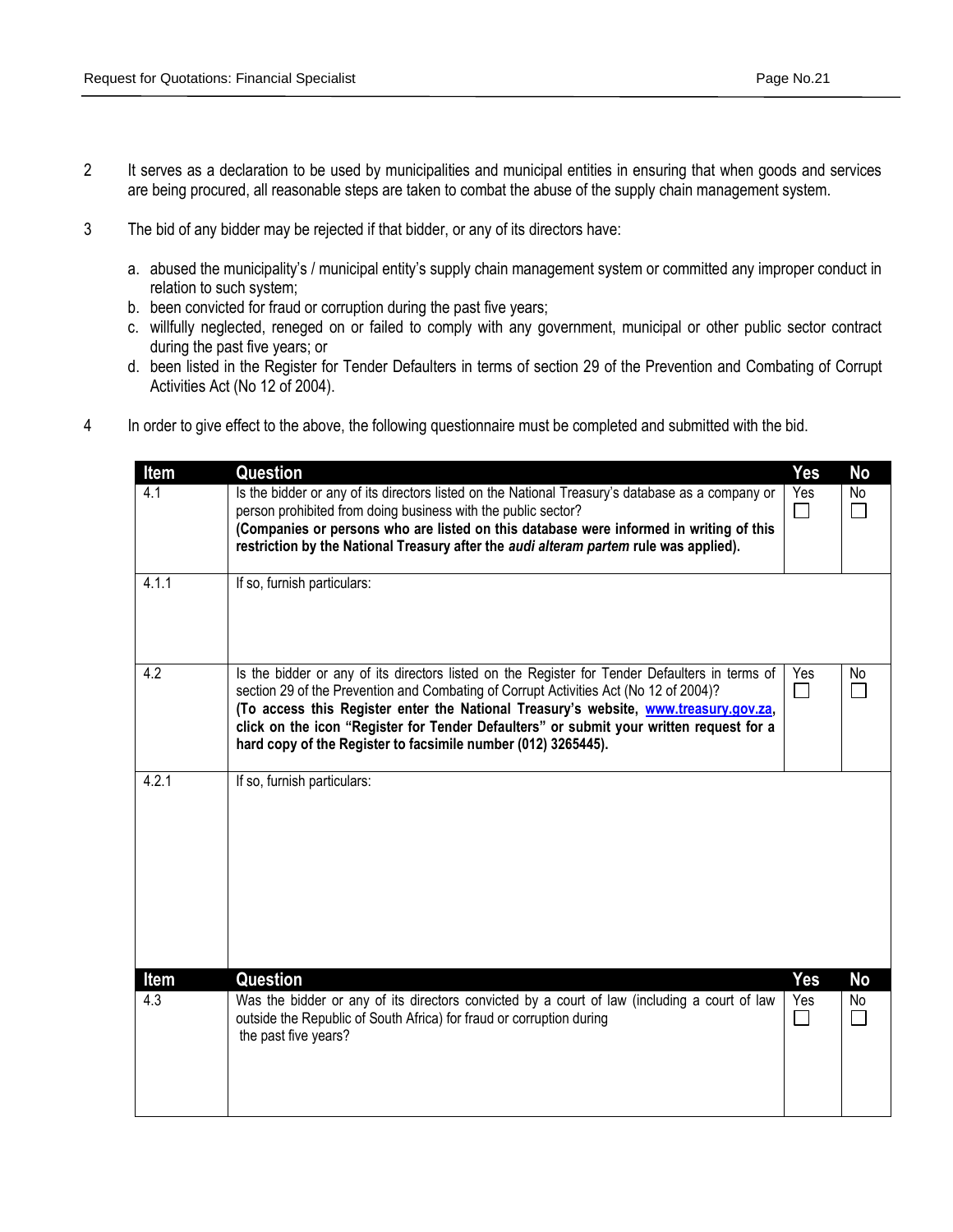| 4.3.1 | If so, furnish particulars: |
|-------|-----------------------------|
|       |                             |
|       |                             |
|       |                             |
|       |                             |
|       |                             |

| 4.4   | Does the bidder or any of its directors owe any municipal rates and taxes or municipal charges<br>to the municipality / municipal entity, or to any other municipality / municipal entity, that is in<br>arrears for more than three months? | Yes<br>$\mathbf{L}$ | No |
|-------|----------------------------------------------------------------------------------------------------------------------------------------------------------------------------------------------------------------------------------------------|---------------------|----|
| 4.4.1 | If so, furnish particulars:                                                                                                                                                                                                                  |                     |    |
| 4.5   | Was any contract between the bidder and the municipality / municipal entity or any other organ<br>of state terminated during the past five years on account of failure to perform on or comply with<br>the contract?                         | Yes<br>$\mathbf{L}$ | No |
| 4.5.1 | If so, furnish particulars:                                                                                                                                                                                                                  |                     |    |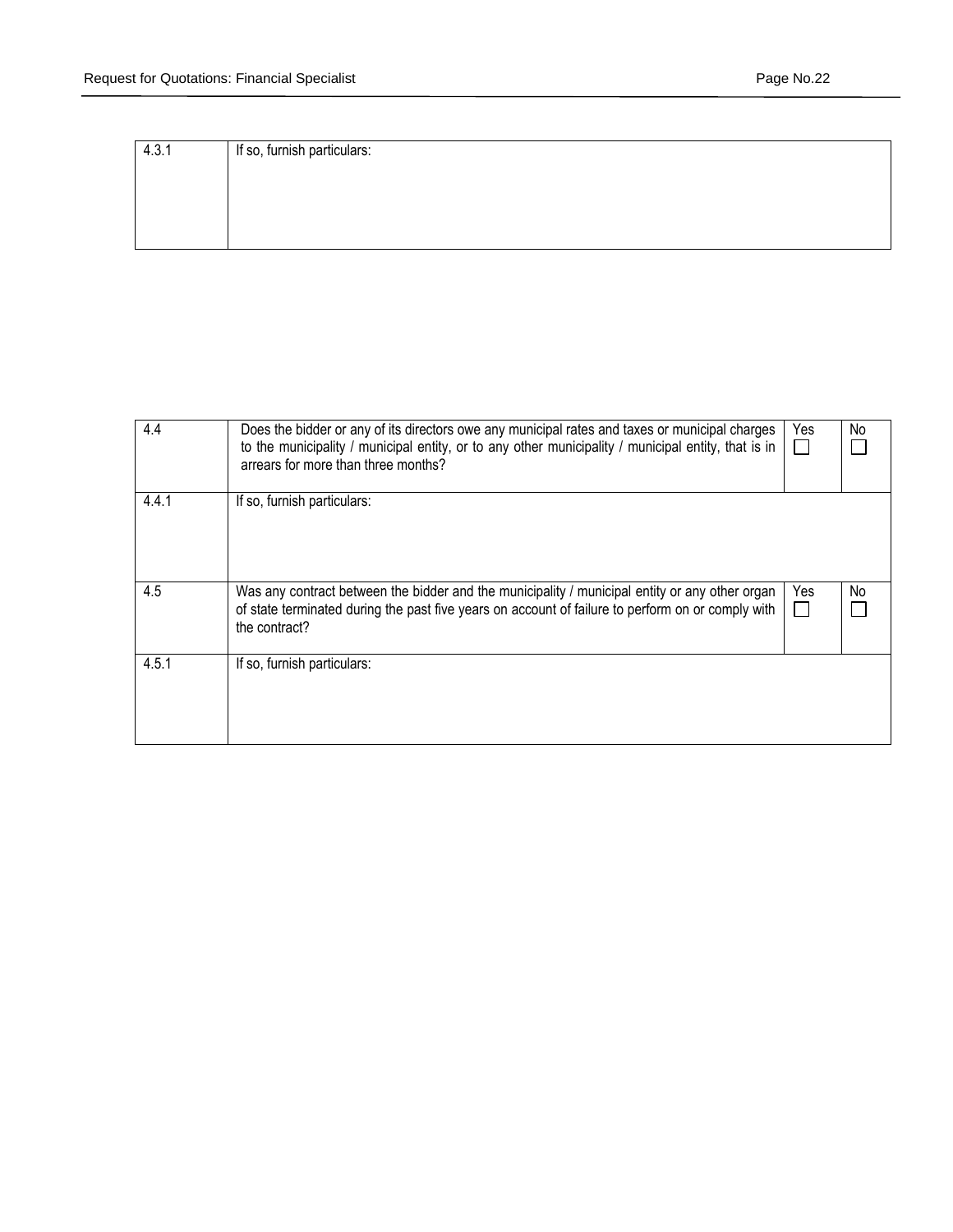## **CERTIFICATION**

| THE.                                       | <b>UNDERSIGNED</b>                                                                       | (FULL | NAME) |
|--------------------------------------------|------------------------------------------------------------------------------------------|-------|-------|
|                                            |                                                                                          |       |       |
|                                            | CERTIFY THAT THE INFORMATION FURNISHED ON THIS DECLARATION FORM IS TRUE AND CORRECT.     |       |       |
|                                            |                                                                                          |       |       |
|                                            | I ACCEPT THAT, IN ADDITION TO CANCELLATION OF A CONTRACT, ACTION MAY BE TAKEN AGAINST ME |       |       |
| SHOULD THIS DECLARATION PROVE TO BE FALSE. |                                                                                          |       |       |

| C <sub>iter</sub> | nsitini |
|-------------------|---------|
|                   |         |
| Name of Bidder    | )ate    |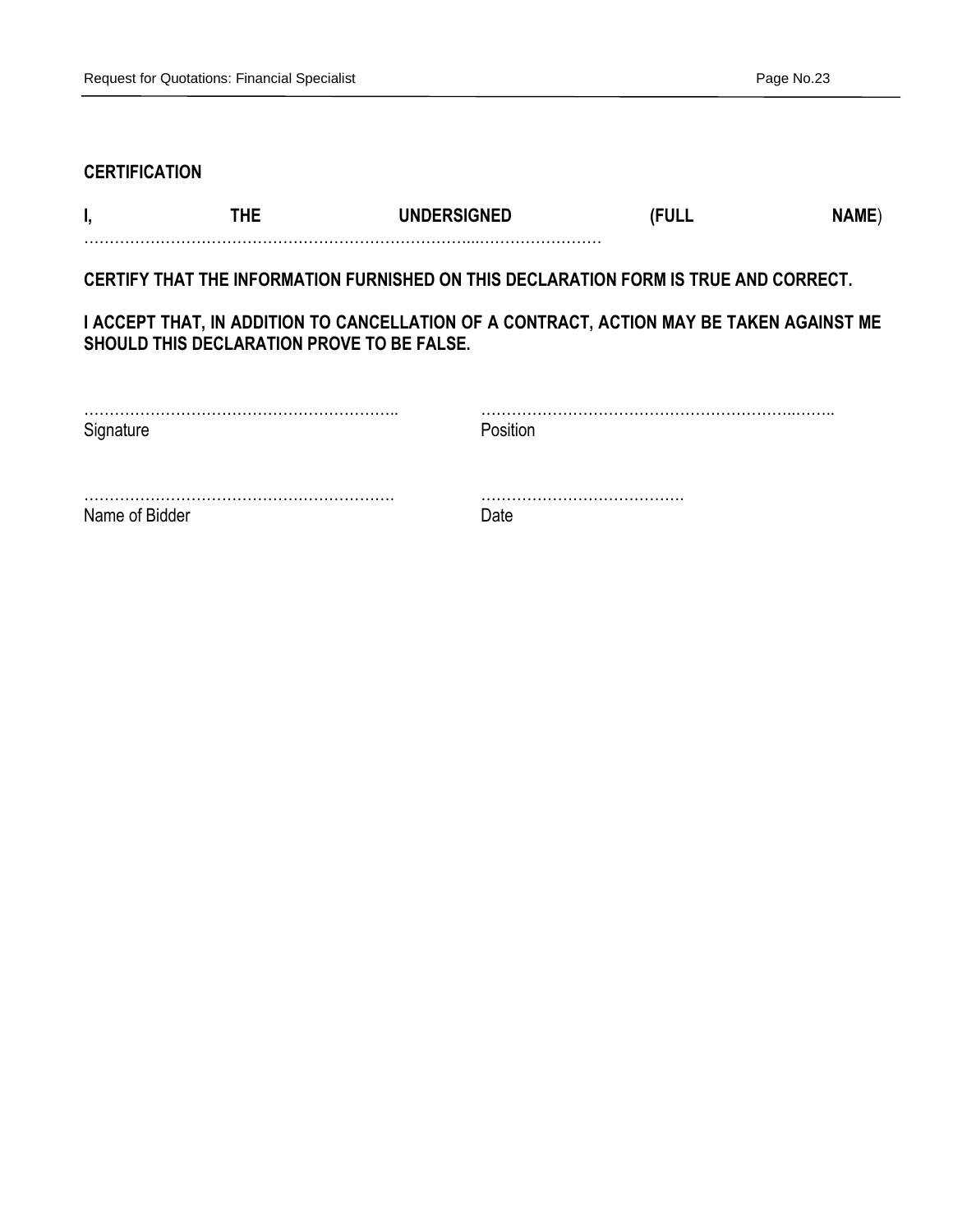## **ANNEXURE D: PARTICULARS OF CONTRACTS AWARDED BY AN ORGAN OF STATE\*\*\* DURING THE LAST 5 YEARS**

(In the event of insufficient space, kindly attach documentation)

| <b>EMPLOYER</b> | <b>CONSULTING ENGINEER</b> | <b>NATURE OF WORK</b> | <b>VALUE OF<br/>WORK</b> | YEAR COMPLETED |
|-----------------|----------------------------|-----------------------|--------------------------|----------------|
|                 |                            |                       |                          |                |
|                 |                            |                       |                          |                |
|                 |                            |                       |                          |                |
|                 |                            |                       |                          |                |
|                 |                            |                       |                          |                |
|                 |                            |                       |                          |                |
|                 |                            |                       |                          |                |
|                 |                            |                       |                          |                |
|                 |                            |                       |                          |                |
|                 |                            |                       |                          |                |
|                 |                            |                       |                          |                |
|                 |                            |                       |                          |                |
|                 |                            |                       |                          |                |
|                 |                            |                       |                          |                |
|                 |                            |                       |                          |                |
|                 |                            |                       |                          |                |
|                 |                            |                       |                          |                |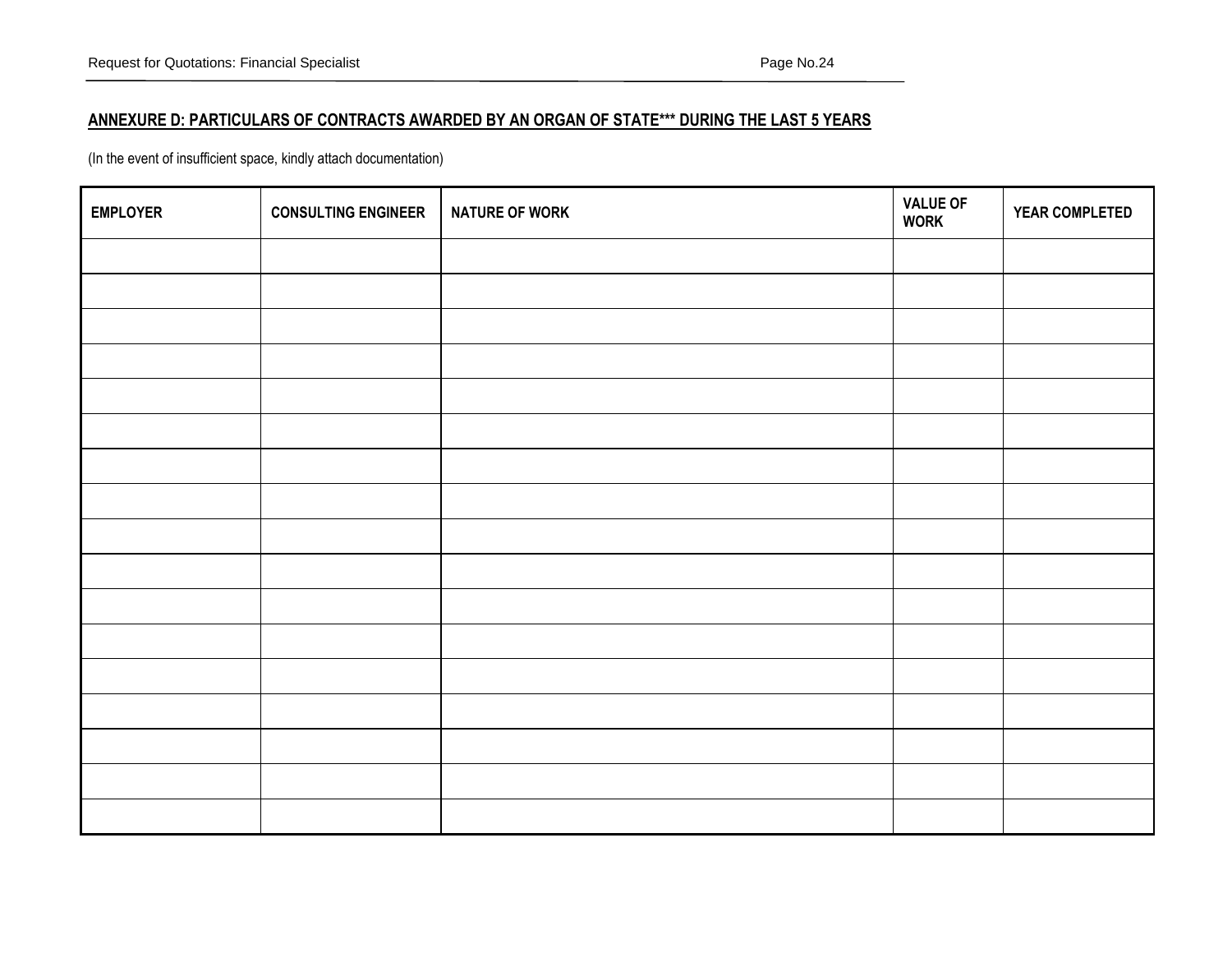## **ANNEXURE D: PARTICULARS OF CONTRACTS AWARDED BY AN ORGAN OF STATE\*\*\* DURING THE LAST 5 YEARS cont.**

| <b>EMPLOYER</b> | <b>CONSULTING ENGINEER</b> | <b>NATURE OF WORK</b> | <b>VALUE OF</b><br><b>WORK</b> | YEAR COMPLETED |
|-----------------|----------------------------|-----------------------|--------------------------------|----------------|
|                 |                            |                       |                                |                |
|                 |                            |                       |                                |                |
|                 |                            |                       |                                |                |
|                 |                            |                       |                                |                |
|                 |                            |                       |                                |                |
|                 |                            |                       |                                |                |
|                 |                            |                       |                                |                |

#### **\*\*\* Organ of State means-**

- a) a national or provincial department:
- $\bullet$  b) a municipality;
- c) a constitutional institution defined in the Public Finance Management Act, 1999 (Act No. 1 of 1999);
- d) Parliament;
- e) a provincial legislature;
- ◆ f) any other institution or category of institutions included in the definition of "organ of state" in section 239 of the Constitution and recognised by the [Minister](javascript:void(0);) by notice in the *Government Gazette* as an institution or category of institutions to which [this Act](javascript:void(0);) applies

|                                                              | .        |
|--------------------------------------------------------------|----------|
| Signature                                                    | Position |
| (of person authorised to sign on behalf of the organisation) |          |

……………………………………………………. ………………………………….

Name of Bidder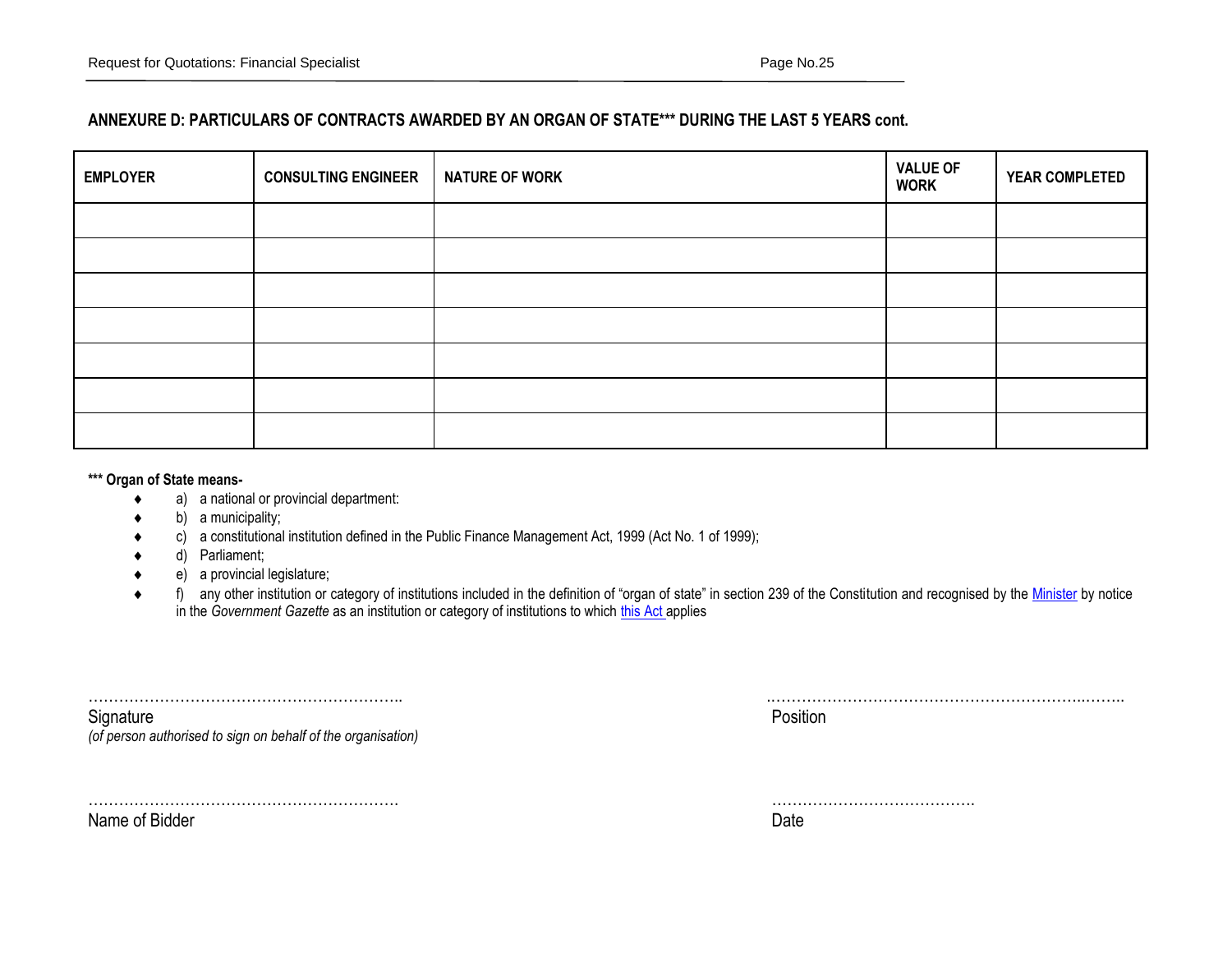

**City of Johannesburg** Johannesburg Development Agency

The Bus Factory Newtown Johannesburg, 2000

2107

No 3 Helen Joseph Street PO Box 61877 Tel +27(0) 11 688 7851 (O) Marshalltown Fax +27(0) 11 688 7899/63 E-mail: info@jda.org.za

> **www.jda.org.za www.joburg.org.za**

## **ANNEXURE E: CERTIFICATE OF INDEPENDENT BID DETERMINATION**

I, the undersigned, in submitting the accompanying bid:

## *Financial Specialist for Brixton Social Cluster*

in response to the invitation for the bid made by:

*Johannesburg Development Agency*

do hereby make the following statements that I certify to be true and complete in every respect:

I certify, on behalf of:

| (Name of Bidder) |  |
|------------------|--|

- 1. I have read and I understand the contents of this Certificate;
- 2. I understand that the accompanying bid will be disqualified if this Certificate is found not to be true and complete in every respect;
- 3. I am authorized by the bidder to sign this Certificate, and to submit the accompanying bid, on behalf of the bidder;
- 4. Each person whose signature appears on the accompanying bid has been authorized by the bidder to determine the terms of, and to sign, the bid, on behalf of the bidder;
- 5. For the purposes of this Certificate and the accompanying bid, I understand that the word "competitor" shall include any individual or organization, other than the bidder, whether or not affiliated with the bidder, who:
	- (a) has been requested to submit a bid in response to this bid invitation;
	- (b) could potentially submit a bid in response to this bid invitation, based on their qualifications, abilities or experience; and
	- (c) provides the same goods and services as the bidder and/or is in the same line of business as the bidder
- 6. The bidder has arrived at the accompanying bid independently from, and without consultation, communication, agreement or arrangement with any competitor. However communication between partners in a joint venture or consortium will not be construed as collusive bidding.
- 7. In particular, without limiting the generality of paragraph 6 above, there has been no consultation, communication, agreement or arrangement with any competitor regarding:

## Building a better city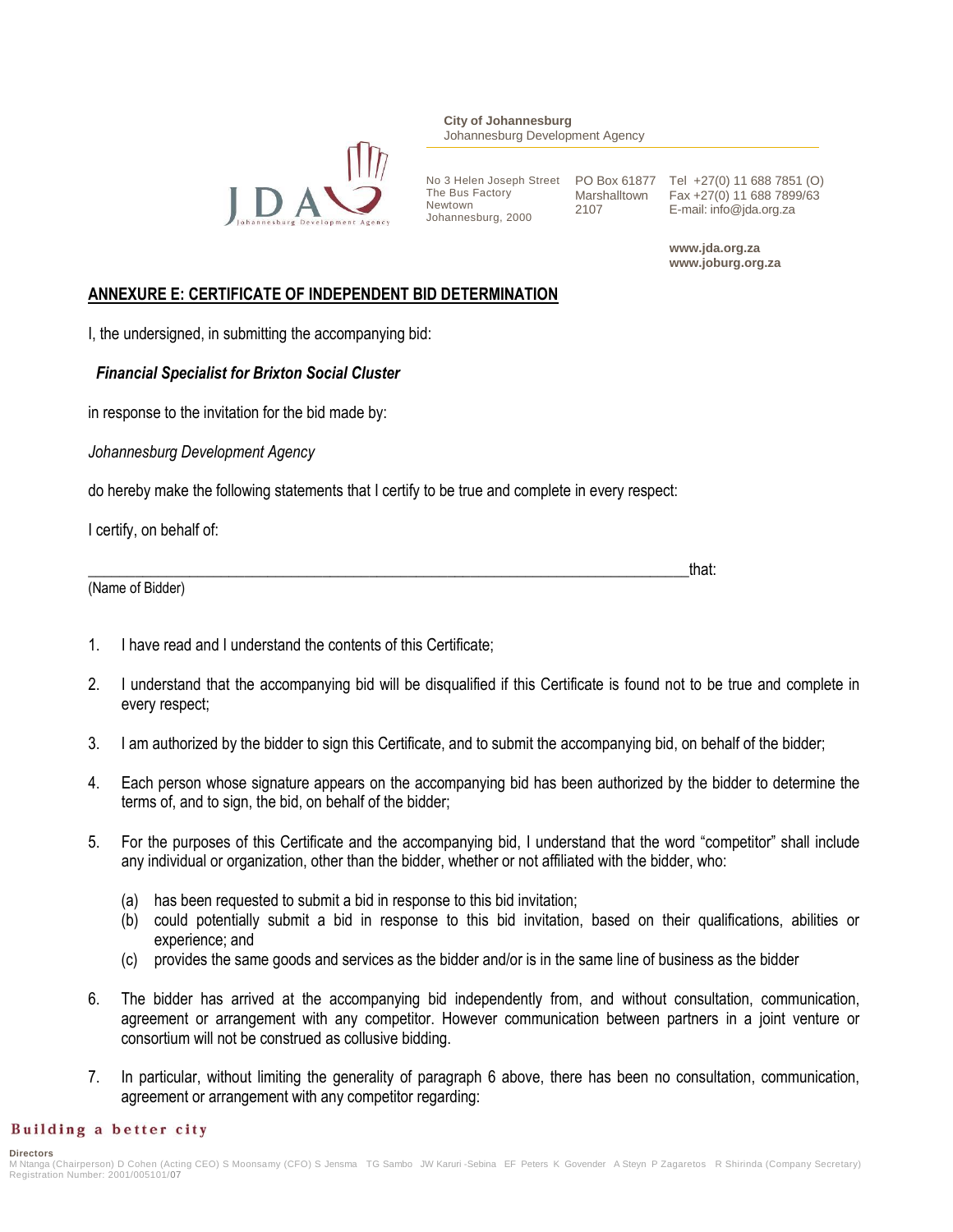- (a) prices;
- (b) geographical area where product or service will be rendered (market allocation);
- (c) methods, factors or formulas used to calculate prices;
- (d) the intention or decision to submit or not to submit a bid;
- (e) the submission of a bid which does not meet the specifications and conditions of the bid; or
- (f) bidding with the intention not to win the bid.
- 8. In addition, there have been no consultations, communications, agreements or arrangements with any competitor regarding the quality, quantity, specifications and conditions or delivery particulars of the products or services to which this bid invitation relates.
- 9. The terms of the accompanying bid have not been, and will not be, disclosed by the bidder, directly or indirectly, to any competitor, prior to the date and time of the official bid opening or of the awarding of the contract.
- 10. I am aware that, in addition and without prejudice to any other remedy provided to combat any restrictive practices related to bids and contracts, bids that are suspicious will be reported to the Competition Commission for investigation and possible imposition of administrative penalties in terms of section 59 of the Competition Act No. 89 of 1998 and or may be reported to the National Prosecuting Authority (NPA) for criminal investigation and or may be restricted from conducting business with the public sector for a period not exceeding ten (10) years in terms of the Prevention and Combating of Corrupt Activities Act No. 12 of 2004 or any other applicable legislation.

| Sinnature      | ooitior |
|----------------|---------|
|                |         |
| Name of Bidder | )ate    |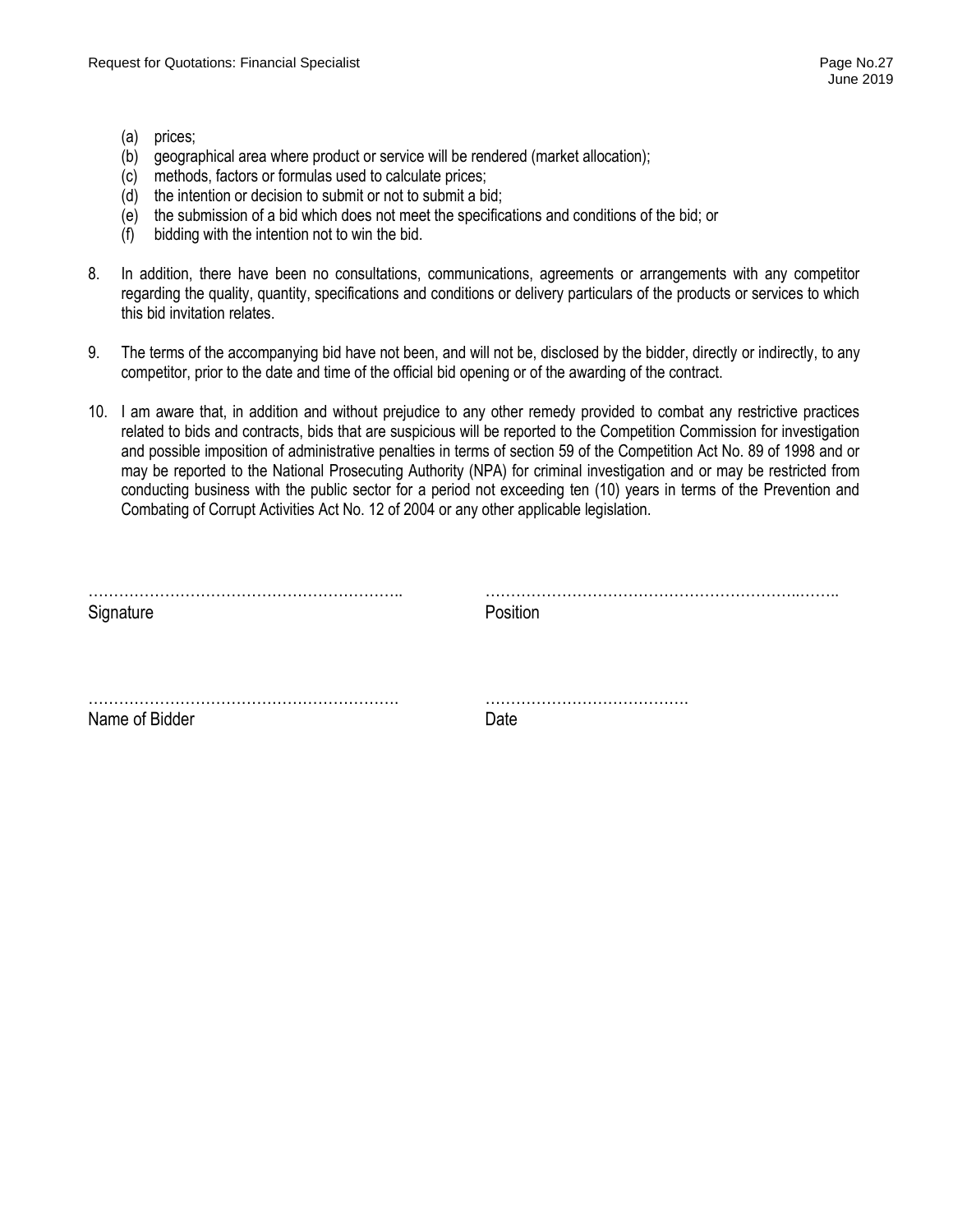## **ANNEXURE F: DECLARATION ON STATE OF MUNICIPAL ACCOUNTS**

| <b>Signature</b>  | <b>Date</b>                                                                                                                                                                                         |                                                                                                                                              |
|-------------------|-----------------------------------------------------------------------------------------------------------------------------------------------------------------------------------------------------|----------------------------------------------------------------------------------------------------------------------------------------------|
|                   |                                                                                                                                                                                                     |                                                                                                                                              |
| attached          | to<br>this                                                                                                                                                                                          | form:                                                                                                                                        |
|                   | I/We declare that the abovementioned information is true and correct and that the following documents are                                                                                           |                                                                                                                                              |
| i.<br>ii.<br>iii. | A copy of municipal account mentioned in B (iv) & (v) (Not older than 3 months)<br>A copy of municipal accounts of all directors mentioned in B(vi) (Not older than 3 months)<br>Proof of directors |                                                                                                                                              |
|                   | Documents to be attached.                                                                                                                                                                           |                                                                                                                                              |
|                   | 7.                                                                                                                                                                                                  |                                                                                                                                              |
|                   | 6.                                                                                                                                                                                                  |                                                                                                                                              |
|                   | 5.                                                                                                                                                                                                  |                                                                                                                                              |
|                   | 4.                                                                                                                                                                                                  |                                                                                                                                              |
|                   | 3.                                                                                                                                                                                                  |                                                                                                                                              |
|                   | 2.                                                                                                                                                                                                  |                                                                                                                                              |
|                   | 1.                                                                                                                                                                                                  |                                                                                                                                              |
| vi.               | Names of all directors, their ID numbers and municipal account number.                                                                                                                              |                                                                                                                                              |
| ν.                |                                                                                                                                                                                                     |                                                                                                                                              |
| iv.               |                                                                                                                                                                                                     |                                                                                                                                              |
| iii.              |                                                                                                                                                                                                     |                                                                                                                                              |
| ii.               |                                                                                                                                                                                                     |                                                                                                                                              |
| i.                |                                                                                                                                                                                                     |                                                                                                                                              |
|                   | <b>Bid Information</b>                                                                                                                                                                              |                                                                                                                                              |
|                   | municipality or a municipal entity, or to any other municipality or municipal entity, are in arrears for more than<br>three months.                                                                 |                                                                                                                                              |
|                   |                                                                                                                                                                                                     | Any bid will be rejected if:<br>Any municipal rates and taxes or municipal service charges owed by the bidder or any of the directors to the |